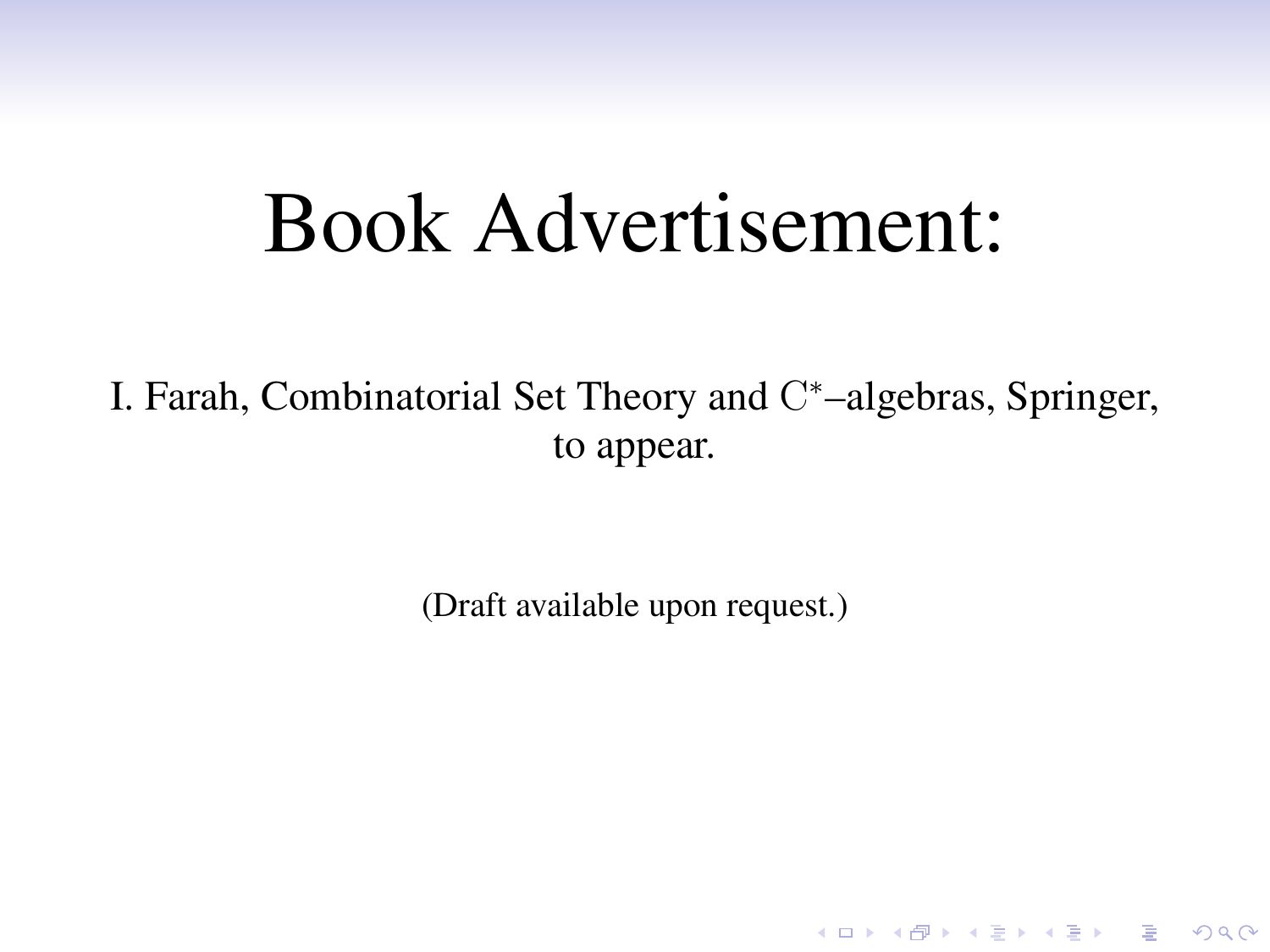# Strict order property and  $C^*$ -algebras

Ilijas Farah (joint work with I. Hirshberg and A. Vignati)

Isaacfest, September 23, 2017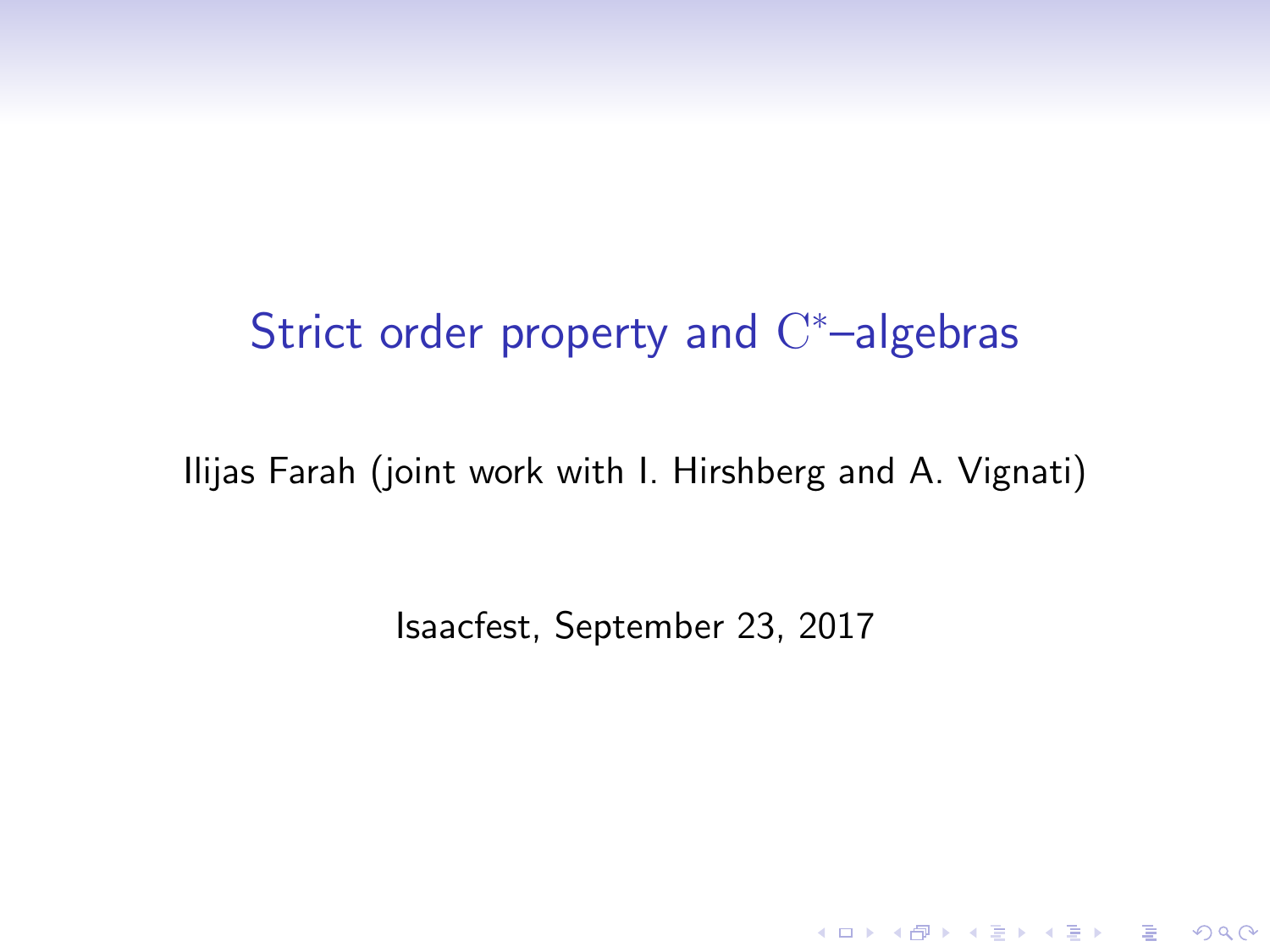# Universal models

#### Definition

If C is a category of metric structures and  $\kappa$  is a cardinal, some  $A \in \mathcal{C}$  is  $\kappa$ -universal if  $\chi(A) = \kappa$  and <sup>1</sup>

$$
(\forall B \in \mathcal{C})(\chi(B) \leq \kappa) \Rightarrow B \hookrightarrow A.
$$

<sup>1</sup>Embeddings are not assumed to be elementary or a series of the series of the series of the series of the series of the series of the series of the series of the series of the series of the series of the series of the seri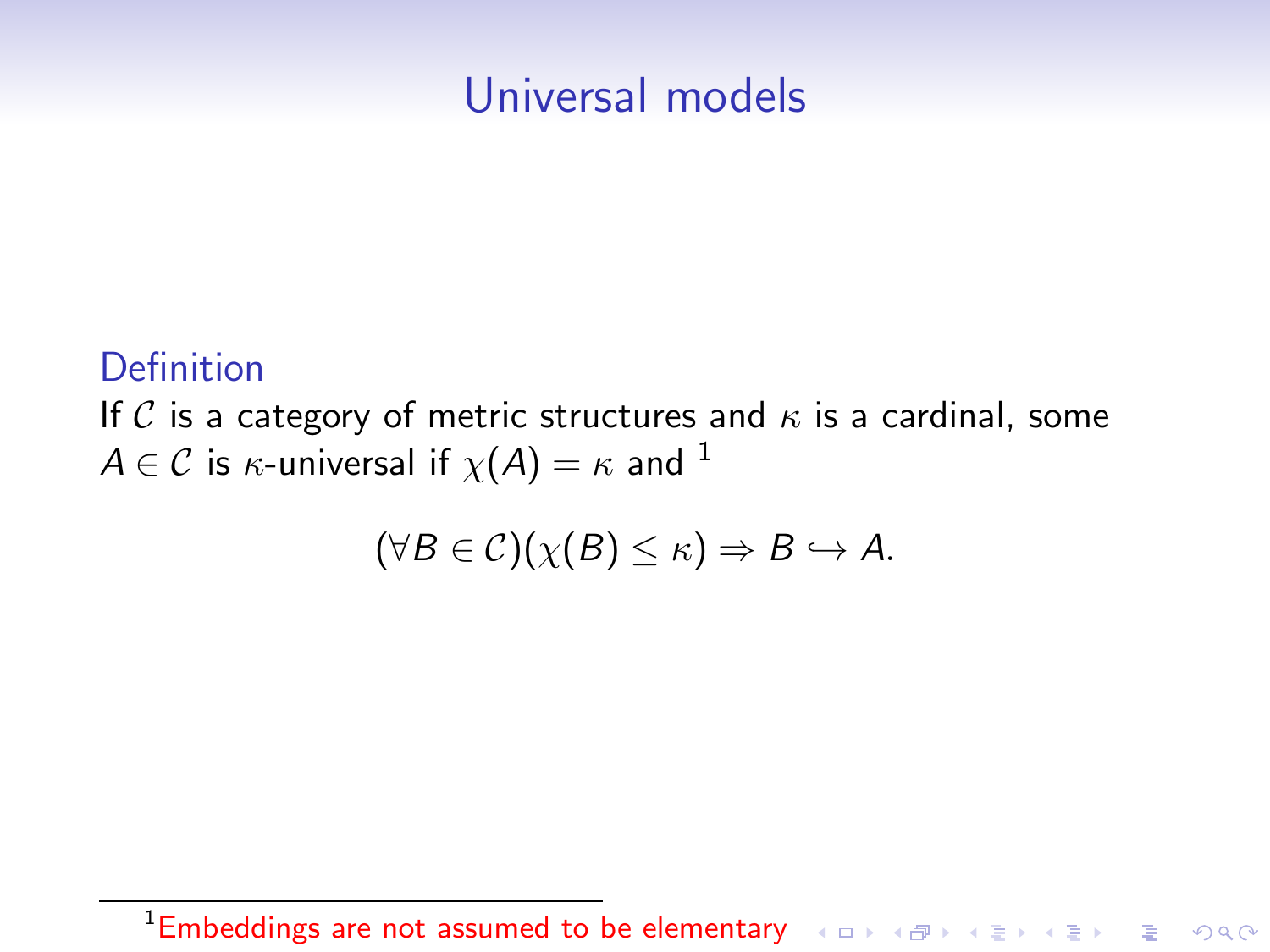- 1. Cantor:  $(\mathbb{Q}, \langle)$  is an  $\aleph_0$ -universal linear ordering.
- 2. Hausdorff: The Continuum Hypothesis (CH) implies there exists a  $2^{\aleph_0}$ -universal linear ordering.

K ロ ▶ K @ ▶ K 할 > K 할 > 1 할 > 1 이익어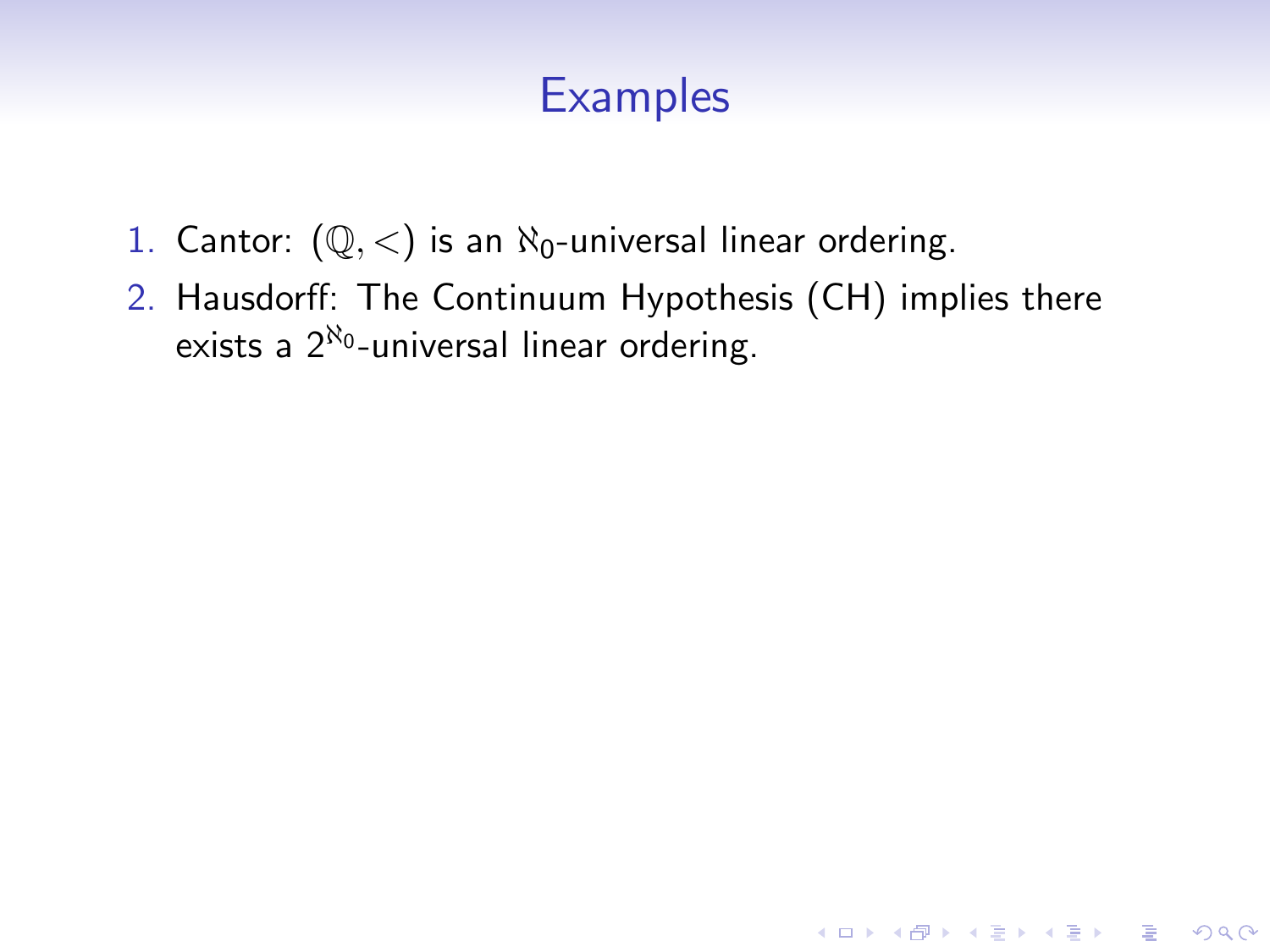- 1. Cantor:  $(\mathbb{Q}, \langle)$  is an  $\aleph_0$ -universal linear ordering.
- 2. Hausdorff: The Continuum Hypothesis (CH) implies there exists a  $2^{\aleph_0}$ -universal linear ordering.

K ロ ▶ K @ ▶ K 할 > K 할 > 1 할 > 1 이익어

3. There exists an  $\aleph_0$ -universal Boolean algebra.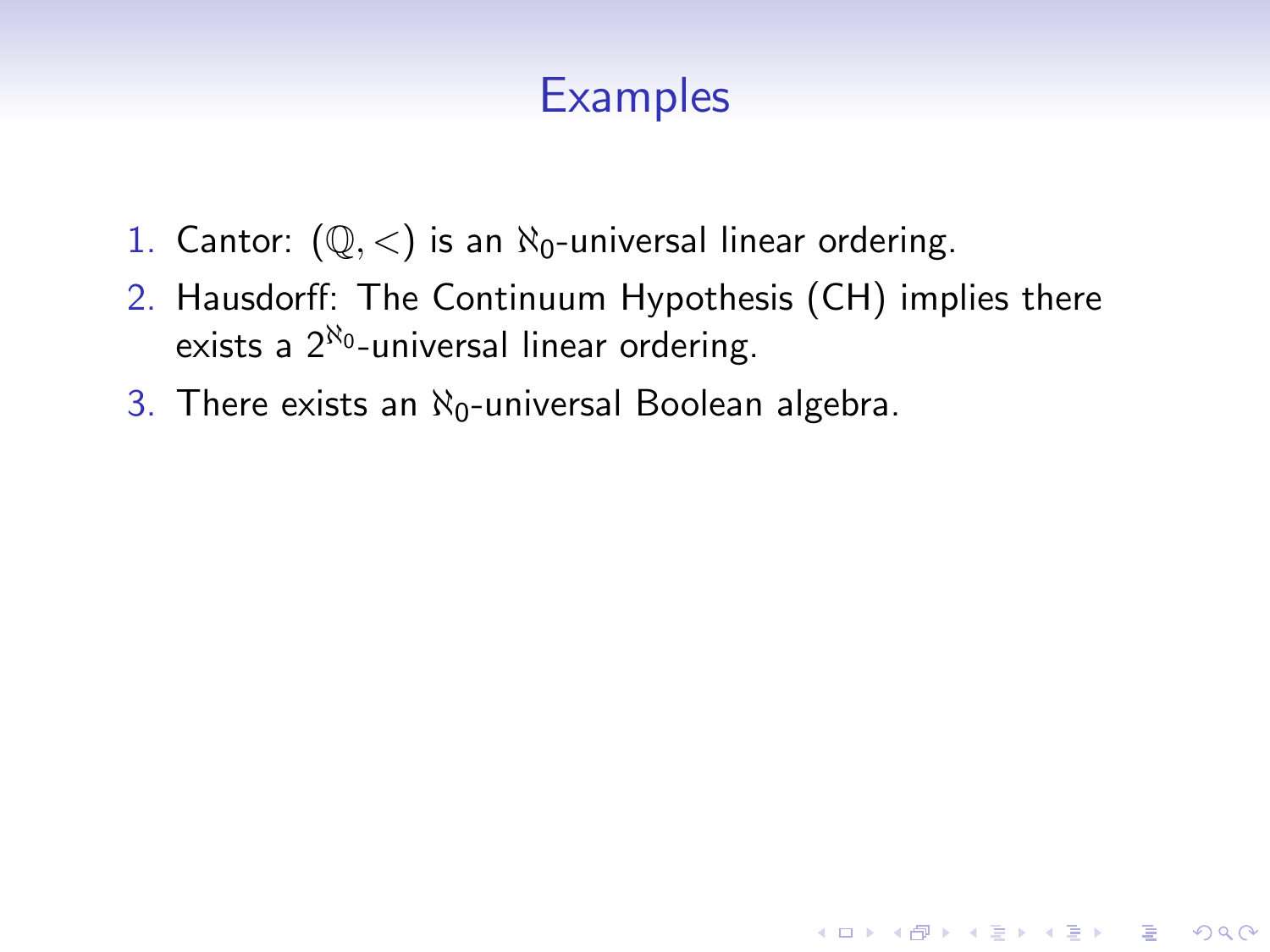- 1. Cantor:  $(\mathbb{Q}, \langle)$  is an  $\aleph_0$ -universal linear ordering.
- 2. Hausdorff: The Continuum Hypothesis (CH) implies there exists a  $2^{\aleph_0}$ -universal linear ordering.
- 3. There exists an  $\aleph_0$ -universal Boolean algebra.
- 4. Parovičenko: CH implies that  $\mathcal{P}(\mathbb{N})/$  Fin is a  $2^{\aleph_0}$ -universal Boolean algebra.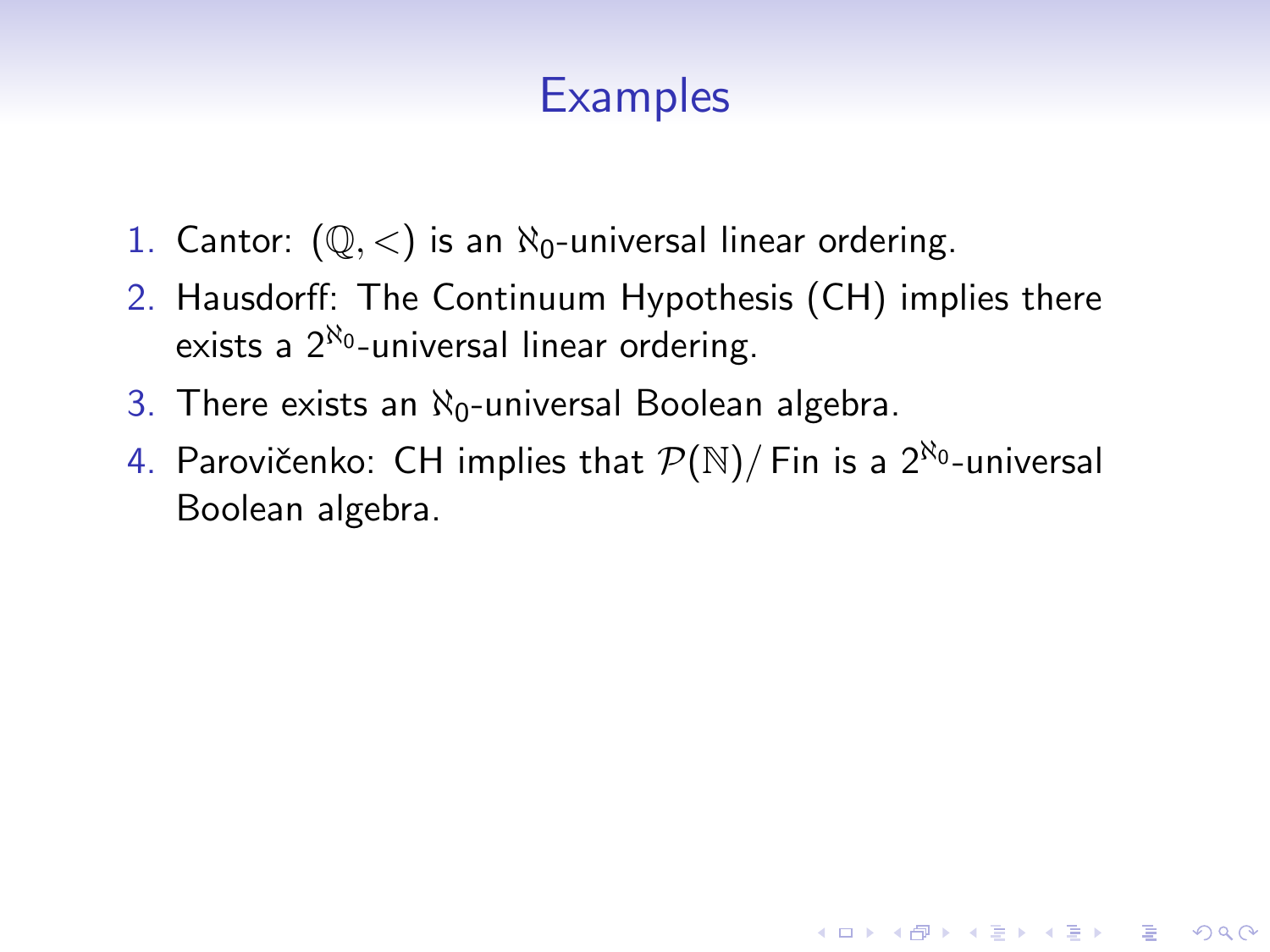- 1. Cantor:  $(\mathbb{Q}, \langle)$  is an  $\aleph_0$ -universal linear ordering.
- 2. Hausdorff: The Continuum Hypothesis (CH) implies there exists a  $2^{\aleph_0}$ -universal linear ordering.
- 3. There exists an  $\aleph_0$ -universal Boolean algebra.
- 4. Parovičenko: CH implies that  $\mathcal{P}(\mathbb{N})/$  Fin is a  $2^{\aleph_0}$ -universal Boolean algebra.

**KORK ERKER ADE YOUR** 

5.  $C([0, 1])$  is an  $\aleph_0$ -universal Banach space.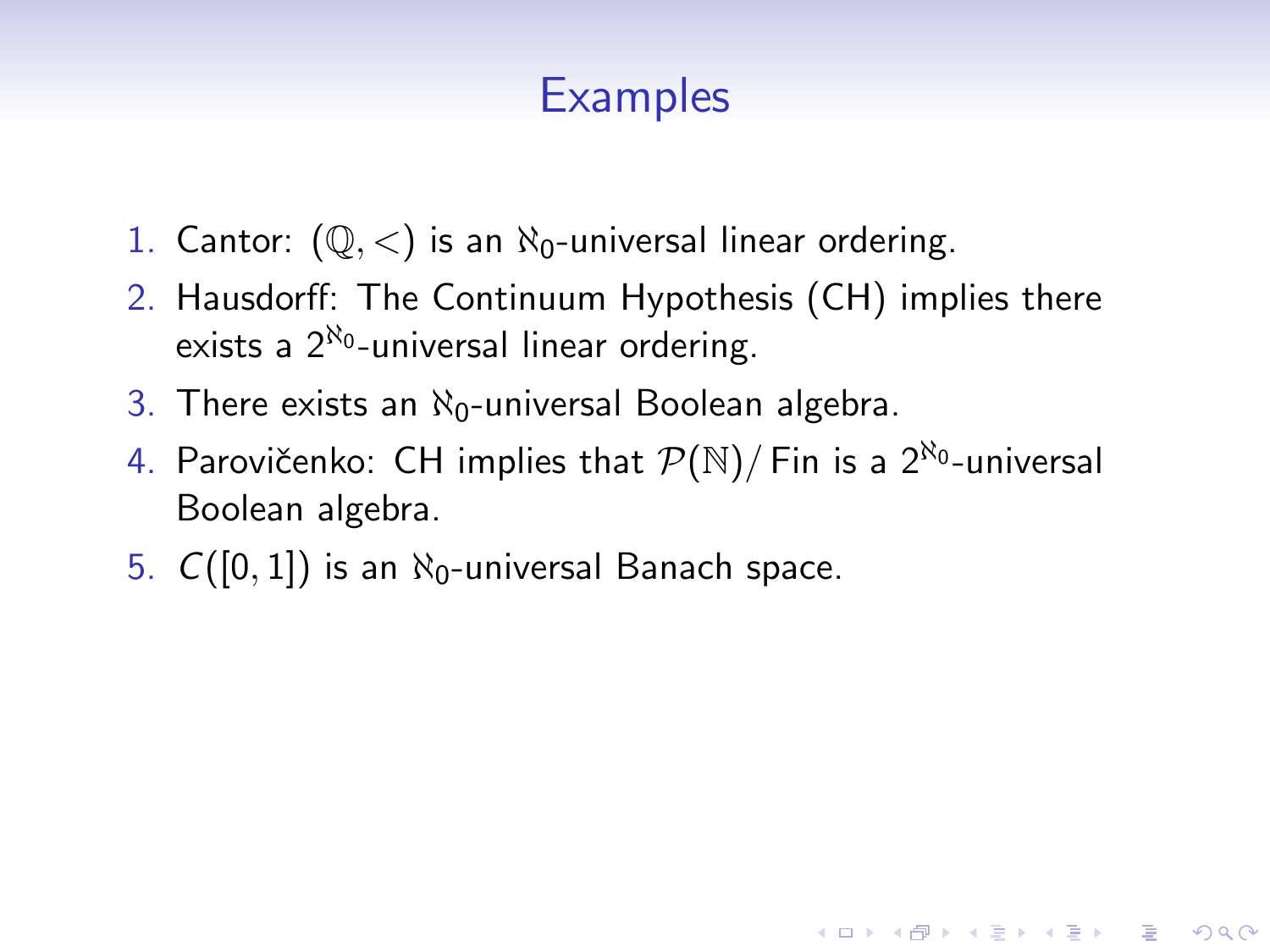- 1. Cantor:  $(\mathbb{Q}, \langle)$  is an  $\aleph_0$ -universal linear ordering.
- 2. Hausdorff: The Continuum Hypothesis (CH) implies there exists a  $2^{\aleph_0}$ -universal linear ordering.
- 3. There exists an  $\aleph_0$ -universal Boolean algebra.
- 4. Parovičenko: CH implies that  $\mathcal{P}(\mathbb{N})/$  Fin is a  $2^{\aleph_0}$ -universal Boolean algebra.

- 5.  $C([0,1])$  is an  $\aleph_0$ -universal Banach space.
- 6. Ozawa: There is no  $\aleph_0$ -universal II<sub>1</sub>-factor.
- 7. Junge–Pisier: There is no  $\aleph_0$ -universal  $\mathrm{C}^*$ –algebra.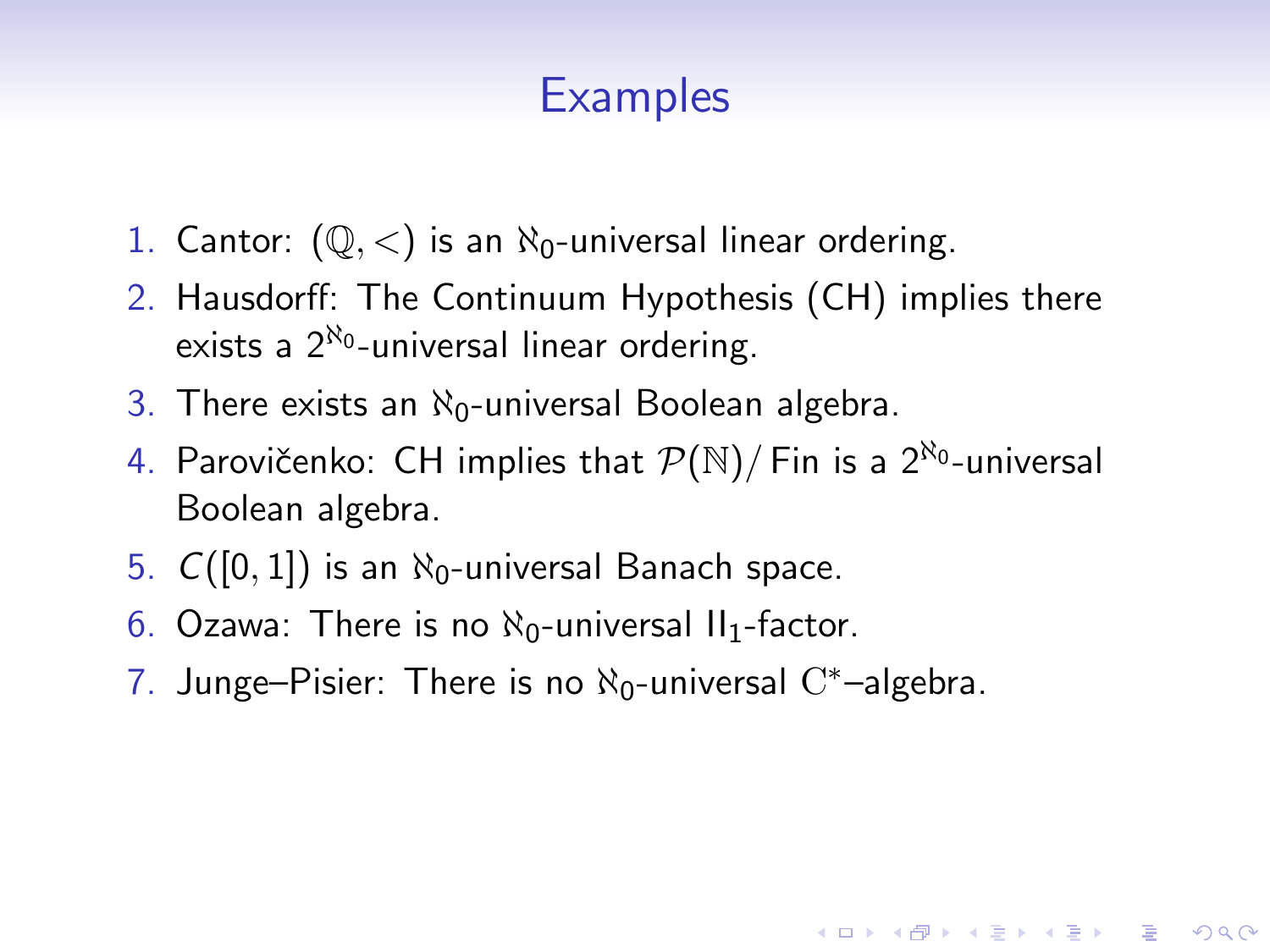- 1. Cantor:  $(\mathbb{Q}, \langle)$  is an  $\aleph_0$ -universal linear ordering.
- 2. Hausdorff: The Continuum Hypothesis (CH) implies there exists a  $2^{\aleph_0}$ -universal linear ordering.
- 3. There exists an  $\aleph_0$ -universal Boolean algebra.
- 4. Parovičenko: CH implies that  $\mathcal{P}(\mathbb{N})/$  Fin is a  $2^{\aleph_0}$ -universal Boolean algebra.

**KORKAR KERKER EL VOLO** 

- 5.  $C([0,1])$  is an  $\aleph_0$ -universal Banach space.
- 6. Ozawa: There is no  $\aleph_0$ -universal II<sub>1</sub>-factor.
- 7. Junge–Pisier: There is no  $\aleph_0$ -universal  $\mathrm{C}^*$ –algebra.

Both results easily extend to any  $\kappa < 2^{\aleph_0}$ .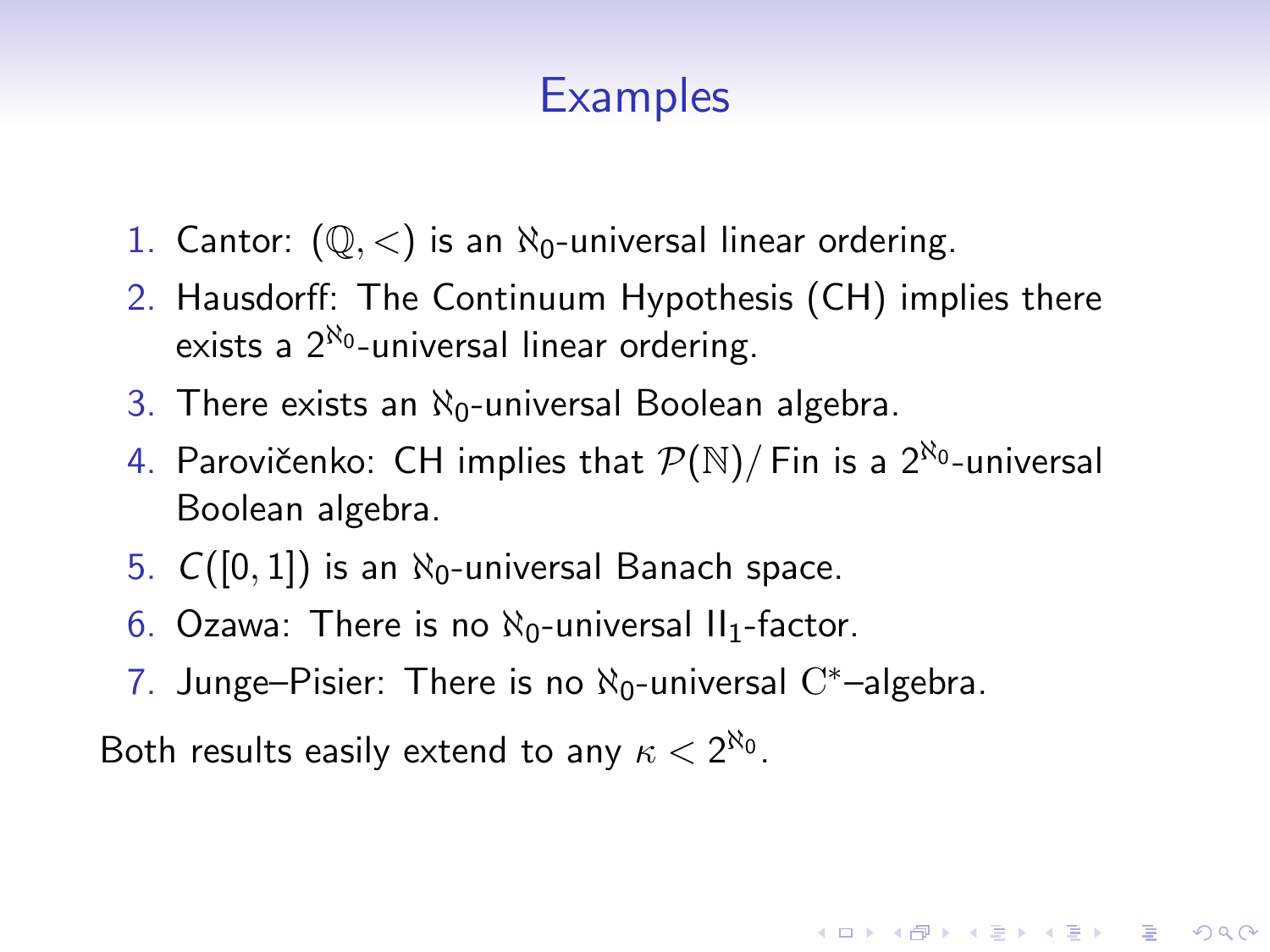- 1. Cantor:  $(\mathbb{Q}, \langle)$  is an  $\aleph_0$ -universal linear ordering.
- 2. Hausdorff: The Continuum Hypothesis (CH) implies there exists a  $2^{\aleph_0}$ -universal linear ordering.
- 3. There exists an  $\aleph_0$ -universal Boolean algebra.
- 4. Parovičenko: CH implies that  $\mathcal{P}(\mathbb{N})/$  Fin is a  $2^{\aleph_0}$ -universal Boolean algebra.
- 5.  $C([0, 1])$  is an  $\aleph_0$ -universal Banach space.
- 6. Ozawa: There is no  $\aleph_0$ -universal II<sub>1</sub>-factor.
- 7. Junge–Pisier: There is no  $\aleph_0$ -universal  $\mathrm{C}^*$ –algebra.

Both results easily extend to any  $\kappa < 2^{\aleph_0}$ .

8. Kirchberg:  $\mathcal{O}_2$  is an  $\aleph_0$ -universal nuclear  $\mathrm{C}^*$ -algebra.

**KORKAR KERKER EL VOLO**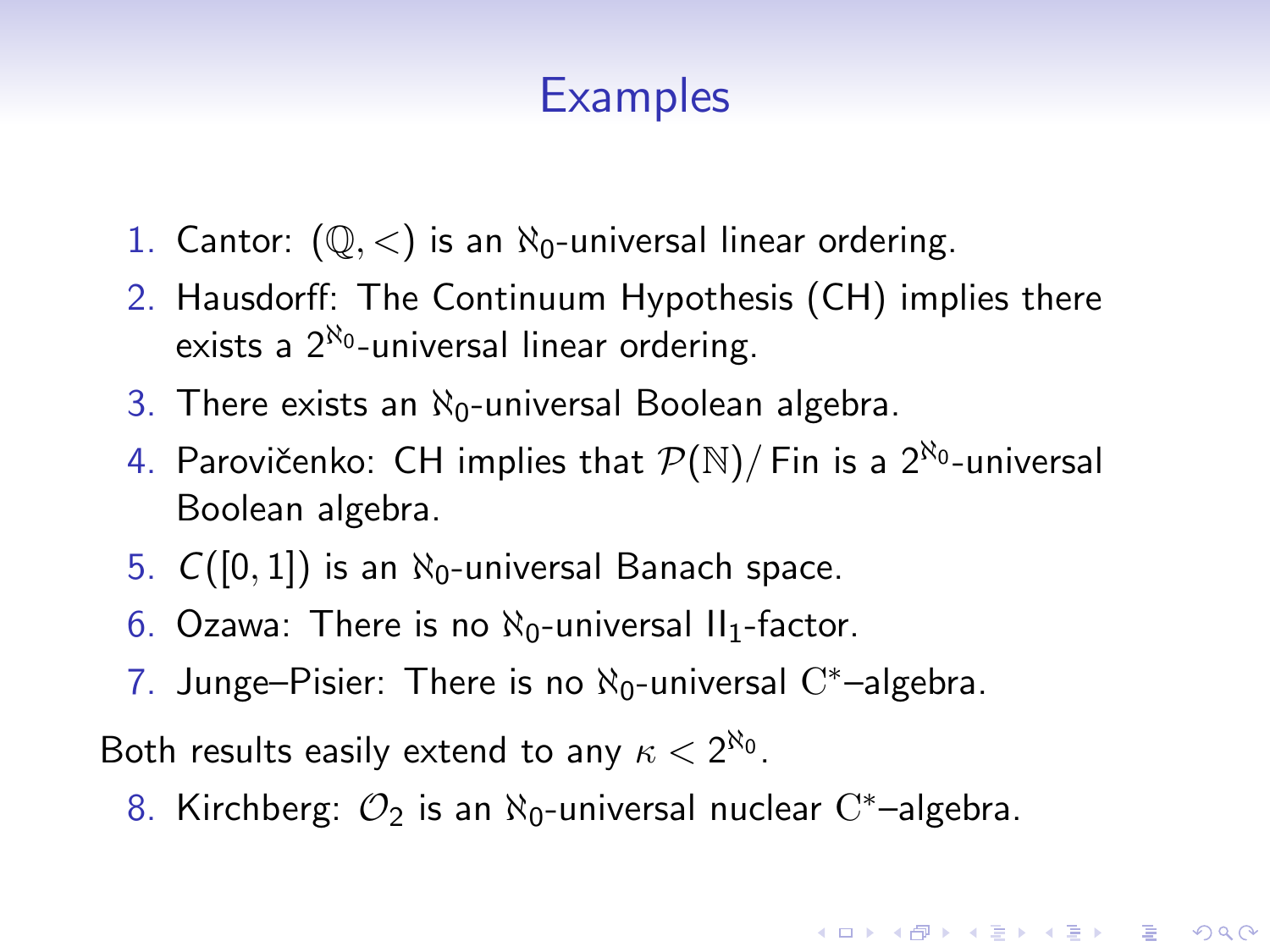Is there an  $\aleph_1$ -universal nuclear  $C^*$ -algebra?

K ロ ▶ K @ ▶ K 할 ▶ K 할 ▶ | 할 | © 9 Q @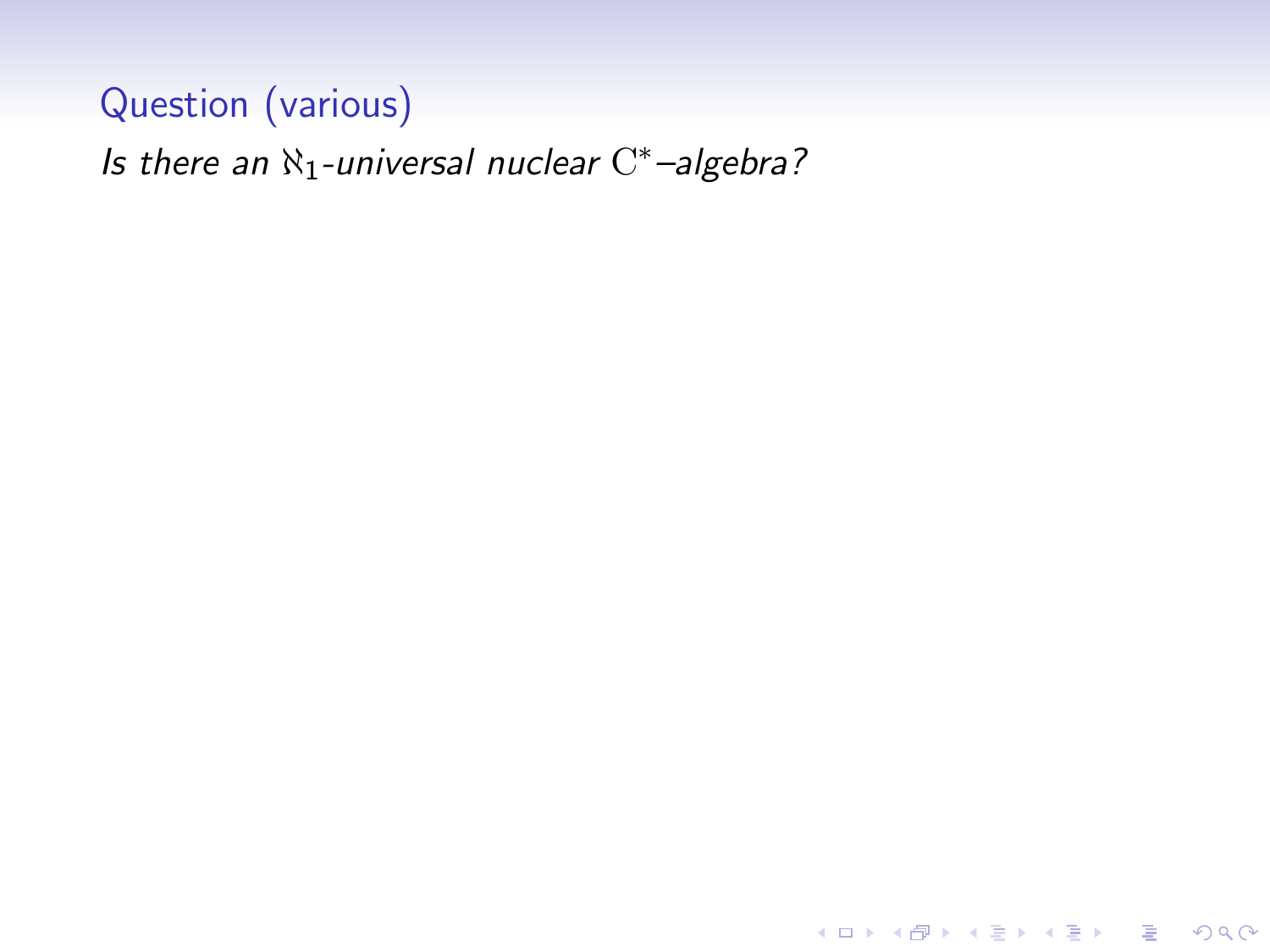Is there an  $\aleph_1$ -universal nuclear  $C^*$ -algebra?

K ロ ▶ K @ ▶ K 할 > K 할 > 1 할 > 1 이익어

# **Conjecture**

The answer is independent from ZFC.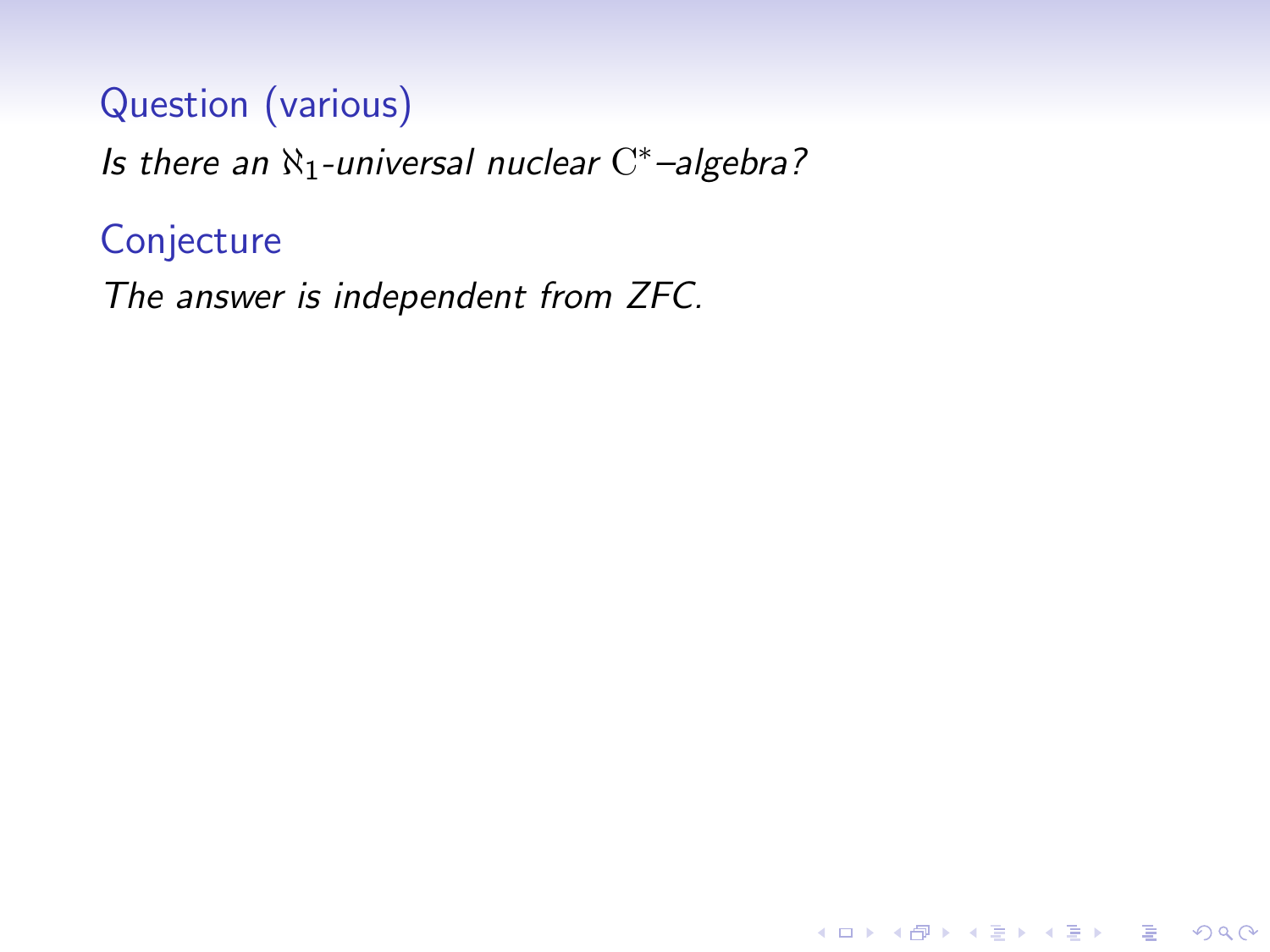Is there an  $\aleph_1$ -universal nuclear  $C^*$ -algebra?

### **Conjecture**

The answer is independent from ZFC.

#### Question

Suppose  $\Phi: A \to B$ ,  $\Psi: A \to C$  are injective \*-homomorphisms between nuclear  $C^*$ -algebras. Is there a nuclear  $C^*$ -algebra D and injective \*-homomorphisms  $\Phi_1: B \to D$ ,  $\Psi_1: C \to D$  such that the diagram commutes?

(This is what a model-theorist would call 'amalgamation,' but an operator-algebraist may find the terminology a bit misleading.)

**KORKAR KERKER EL VOLO**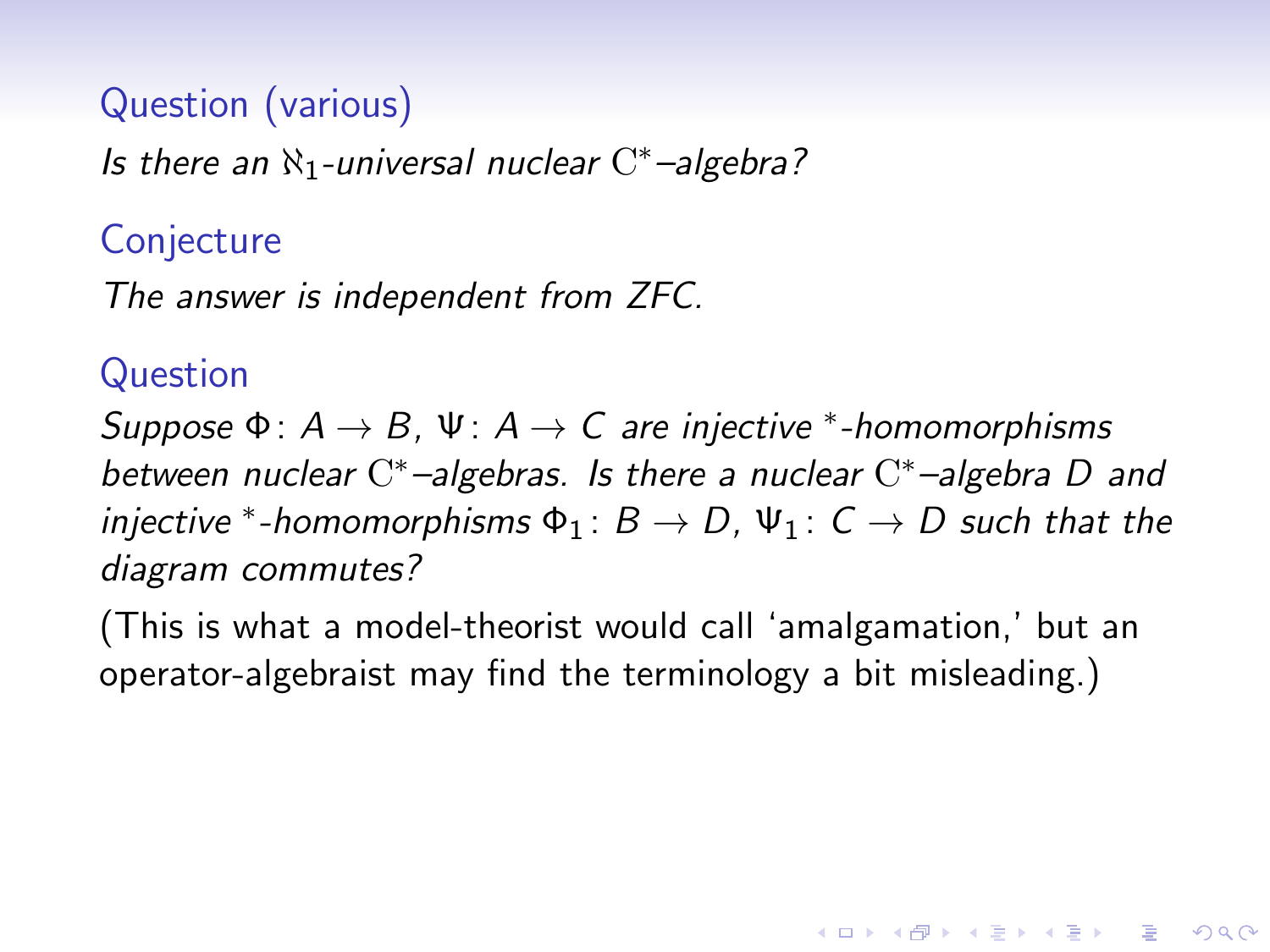Is there an  $\aleph_1$ -universal nuclear  $C^*$ -algebra?

### **Conjecture**

The answer is independent from ZFC.

#### Question

Suppose  $\Phi: A \to B$ ,  $\Psi: A \to C$  are injective \*-homomorphisms between nuclear  $C^*$ -algebras. Is there a nuclear  $C^*$ -algebra D and injective \*-homomorphisms  $\Phi_1: B \to D$ ,  $\Psi_1: C \to D$  such that the diagram commutes?

(This is what a model-theorist would call 'amalgamation,' but an operator-algebraist may find the terminology a bit misleading.) (We may assume  $A \cong B \cong C \cong \mathcal{O}_2$ .)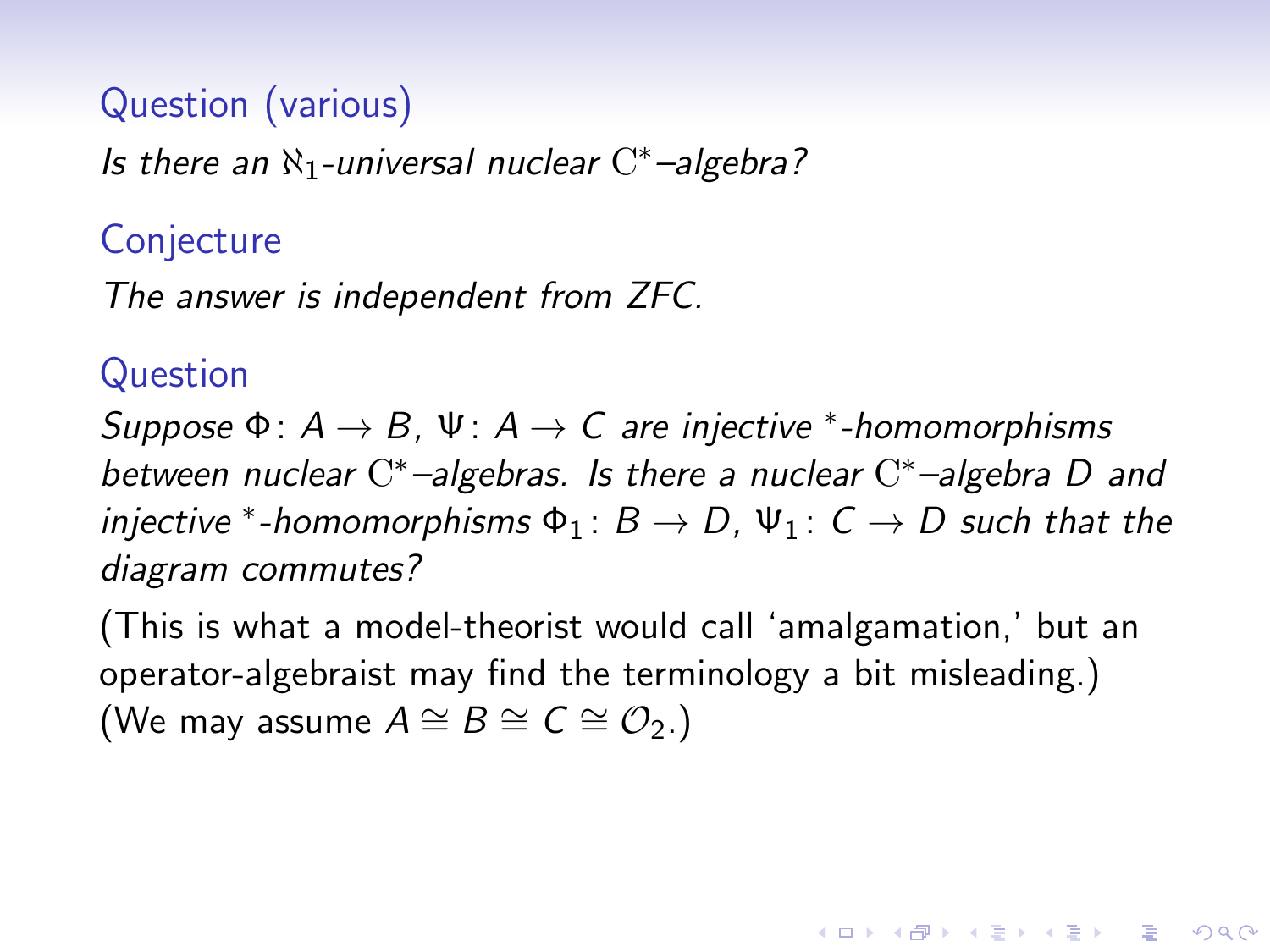Is there an  $\aleph_1$ -universal nuclear  $C^*$ -algebra?

### **Conjecture**

The answer is independent from ZFC.

#### Question

Suppose  $\Phi: A \to B$ ,  $\Psi: A \to C$  are injective \*-homomorphisms between nuclear  $C^*$ -algebras. Is there a nuclear  $C^*$ -algebra D and injective \*-homomorphisms  $\Phi_1: B \to D$ ,  $\Psi_1: C \to D$  such that the diagram commutes?

(This is what a model-theorist would call 'amalgamation,' but an operator-algebraist may find the terminology a bit misleading.) (We may assume  $A \cong B \cong C \cong \mathcal{O}_2$ .)

# **Proposition**

If Question has a positive answer then CH implies there exists an  $\aleph_1$ -universal nuclear  $\mathrm{C}^*$ -algebra. KID KA KERKER KID KO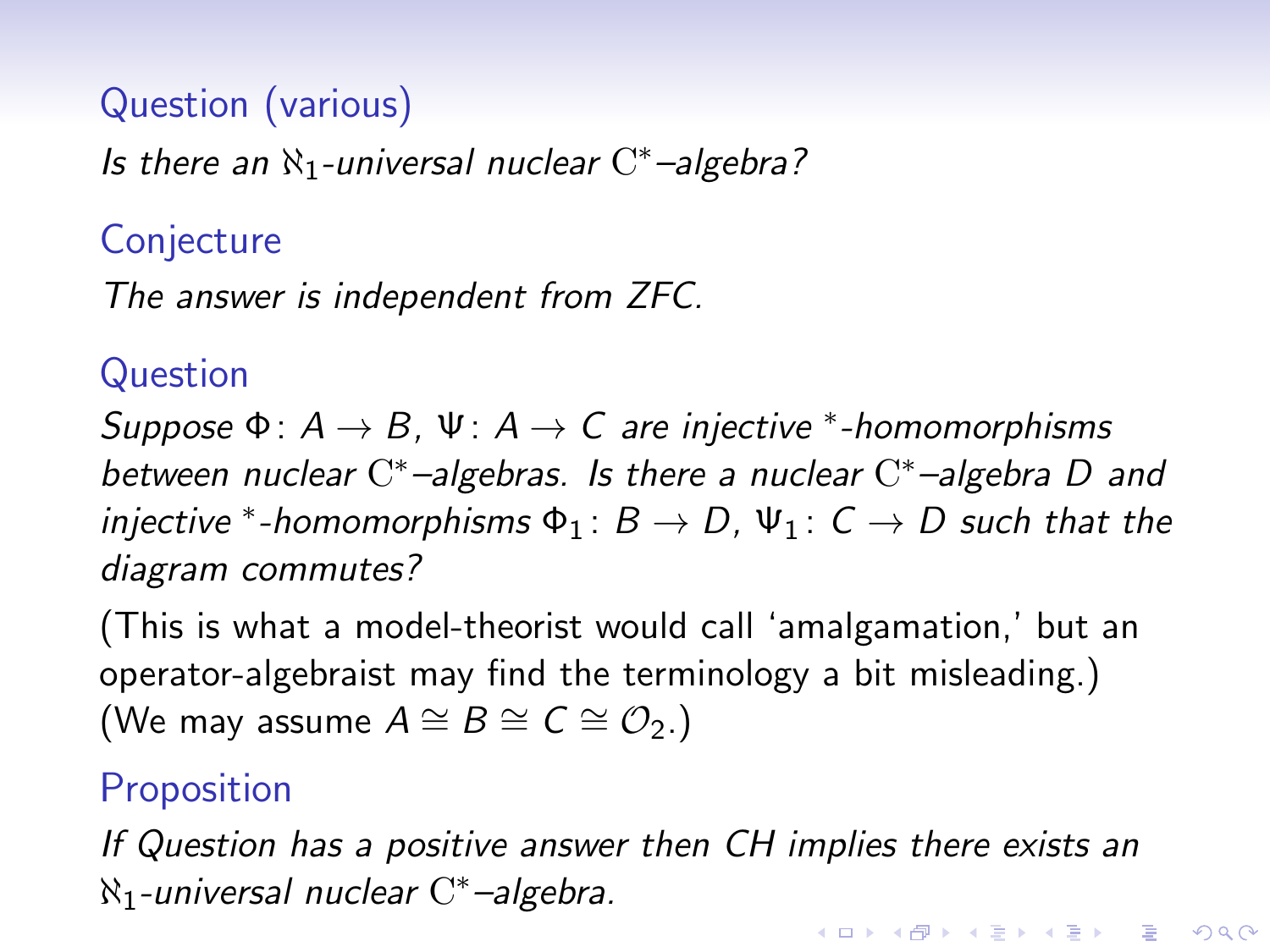# A candidate for an  $\aleph_1$ -universal nuclear  $\mathrm{C}^*$ -algebra

#### Theorem

Every separable and unital inductive limit of copies of  $\mathcal{O}_2$  is isomorphic to  $\mathcal{O}_2$ .

K ロ ▶ K @ ▶ K 할 > K 할 > 1 할 > 1 이익어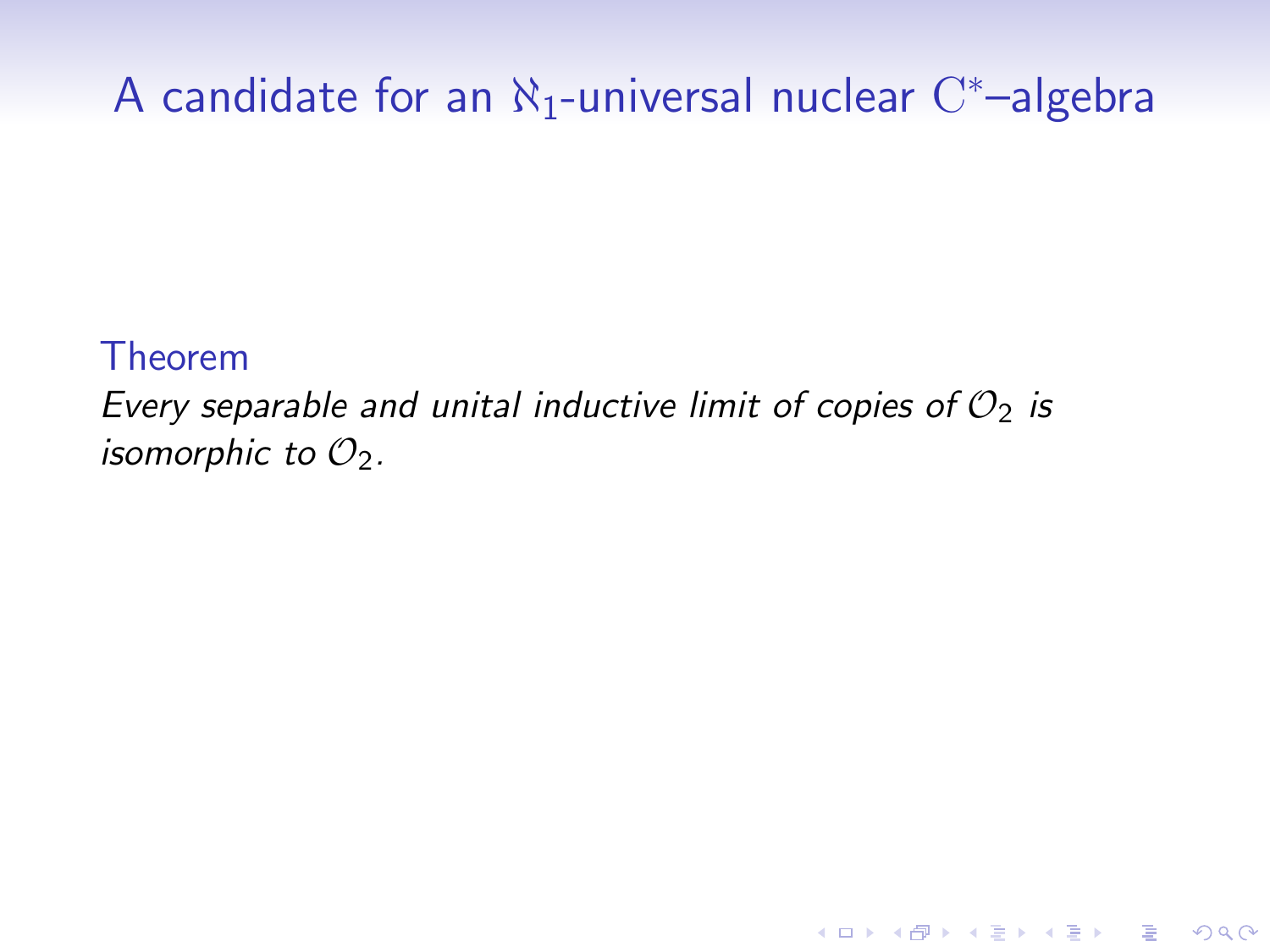# A candidate for an  $\aleph_1$ -universal nuclear  $\mathrm{C}^*$ -algebra

#### Theorem

Every separable and unital inductive limit of copies of  $\mathcal{O}_2$  is isomorphic to  $\mathcal{O}_2$ .

# Proposition

There exists a unital inductive limit of copies of  $\mathcal{O}_2$  of density character  $\aleph_1$  that is not  $\aleph_1$ -universal.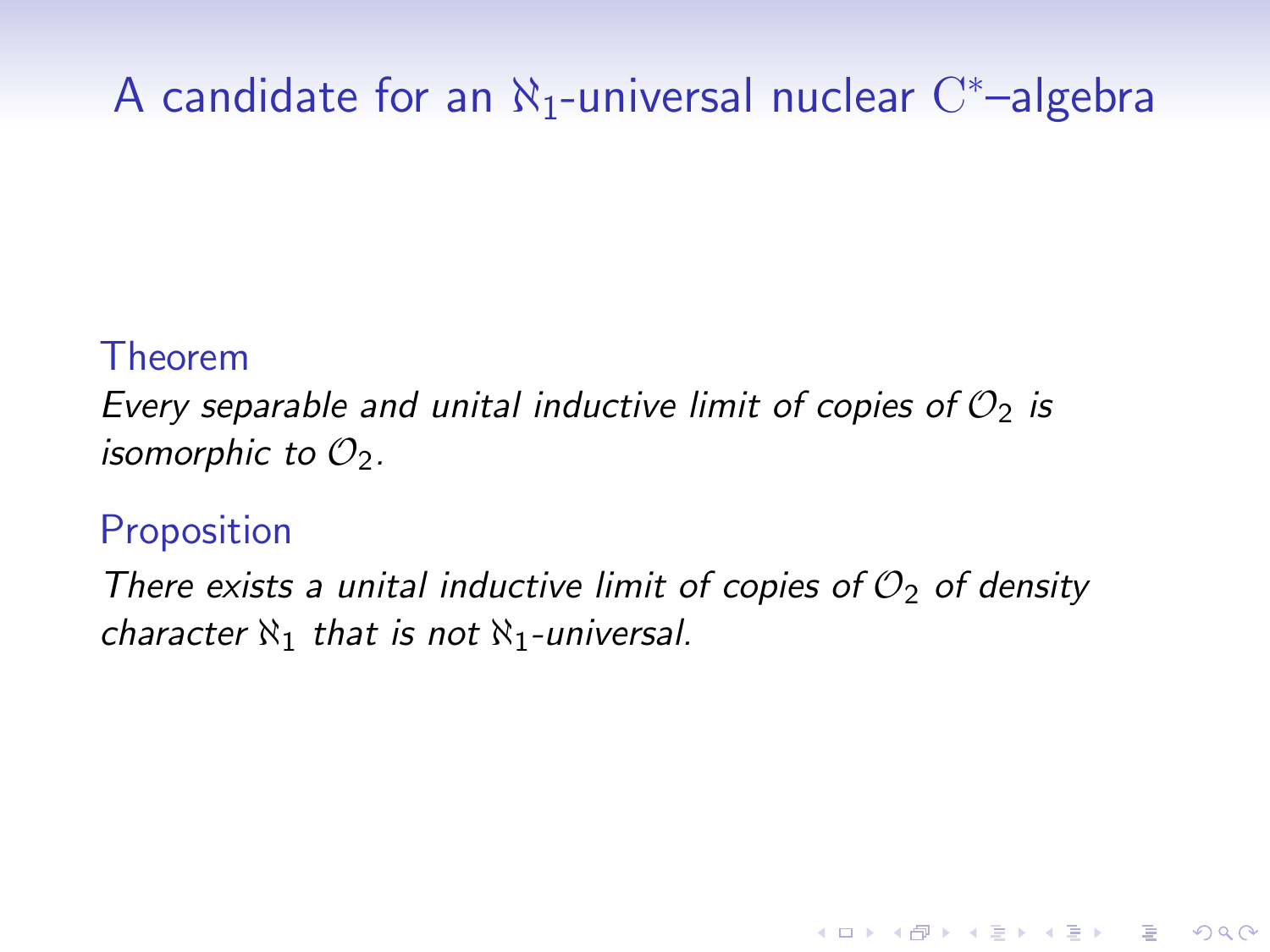# Definition (Shelah)

Fix theory **T** and formula  $\varphi(\bar{x}, \bar{y})$ . Then  $\varphi$  has...

1. The Order Property (OP) if there exists  $A \models T$  and  $\bar{x}_n$ , for  $n \in \mathbb{N}$ , such that

$$
\varphi(\bar{x}_m,\bar{x}_n)=\begin{cases}1 & \text{if } m < n\\0 & \text{if } m \geq n.\end{cases}
$$

K ロ ▶ K @ ▶ K 할 > K 할 > 1 할 > 1 이익어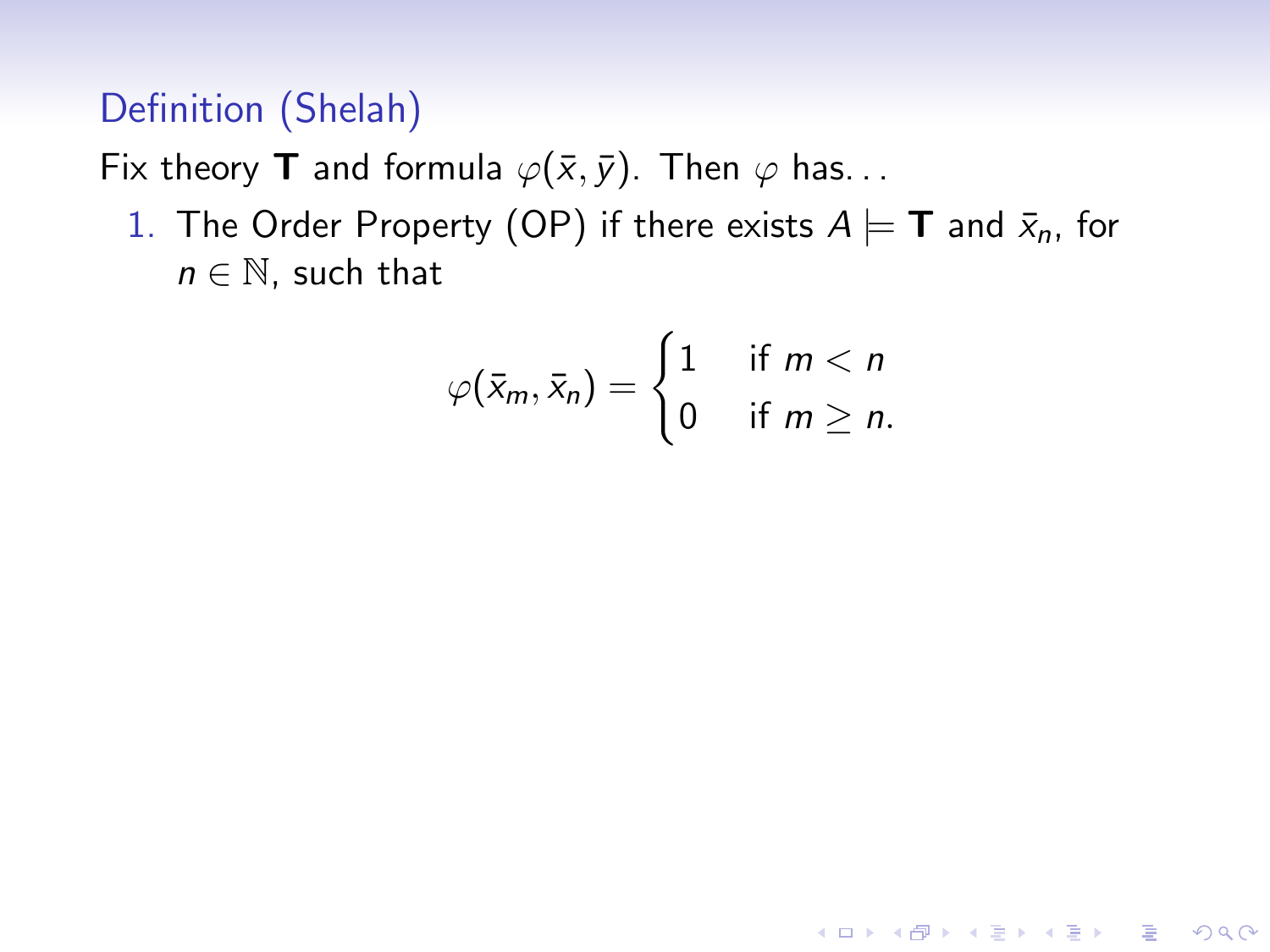### Definition (Shelah)

Fix theory **T** and formula  $\varphi(\bar{x}, \bar{y})$ . Then  $\varphi$  has...

1. The Order Property (OP) if there exists  $A \models T$  and  $\bar{x}_n$ , for  $n \in \mathbb{N}$ , such that

$$
\varphi(\bar{x}_m,\bar{x}_n)=\begin{cases}1 & \text{if } m < n\\0 & \text{if } m \geq n.\end{cases}
$$

- 2. The Strict Order Propery (strictOP) if it has the OP and defines a partial ordering in every model of T.
- 3. The Independence Property (IP) if there exists  $A \models T$  such that for every  $n$  there are  $\bar{a}_j$ ,  $j < n$  in  $A$  such that

$$
(\forall s\subseteq n)(\exists \bar b\in A)\varphi(\bar a_i,\bar b)=\begin{cases}1\quad \leftrightarrow i\in s\\0\quad \leftrightarrow i\notin s\end{cases}
$$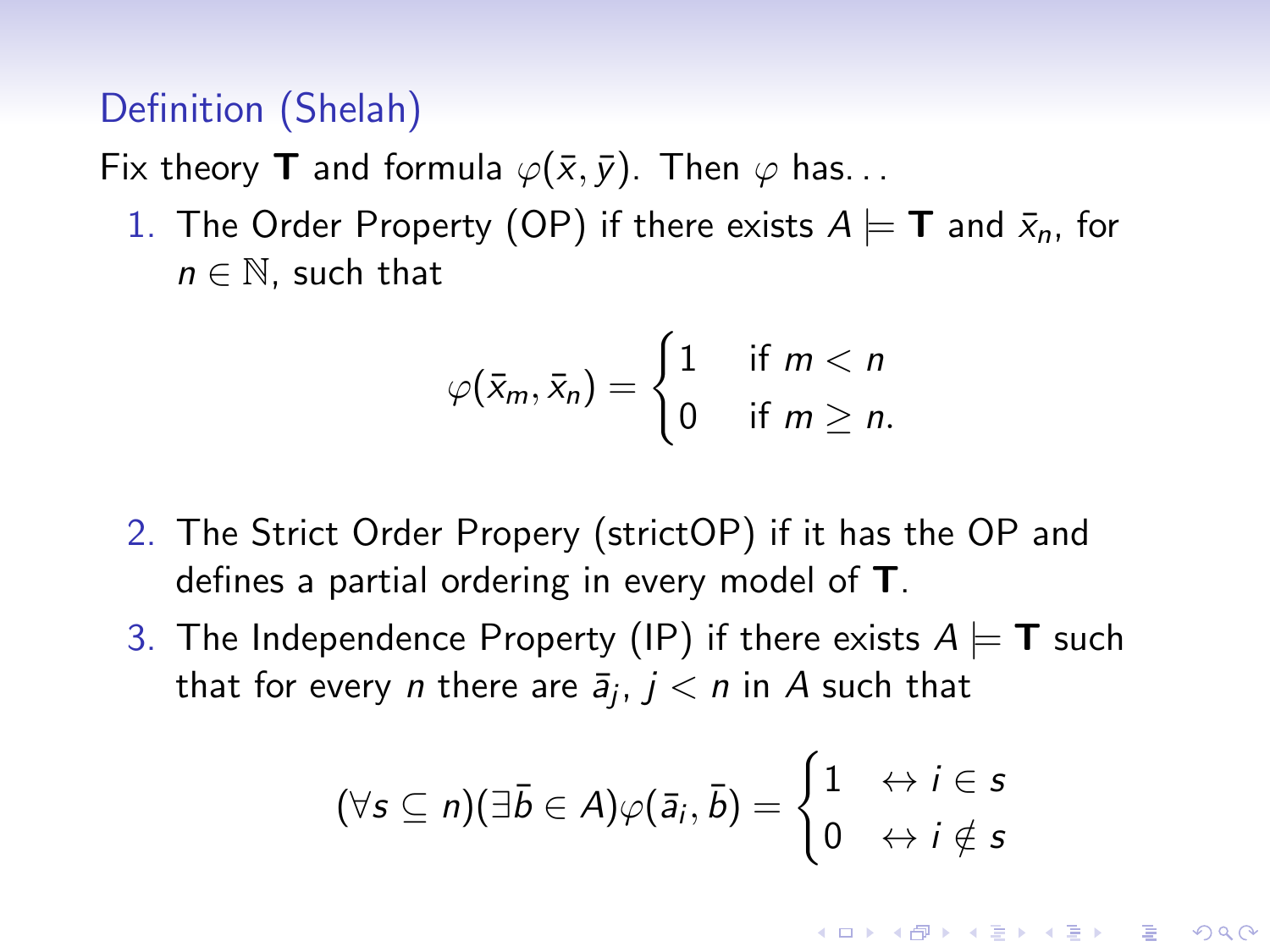### A theory has the OP/strictOP/IP if some formula has the OP/strictOP/IP.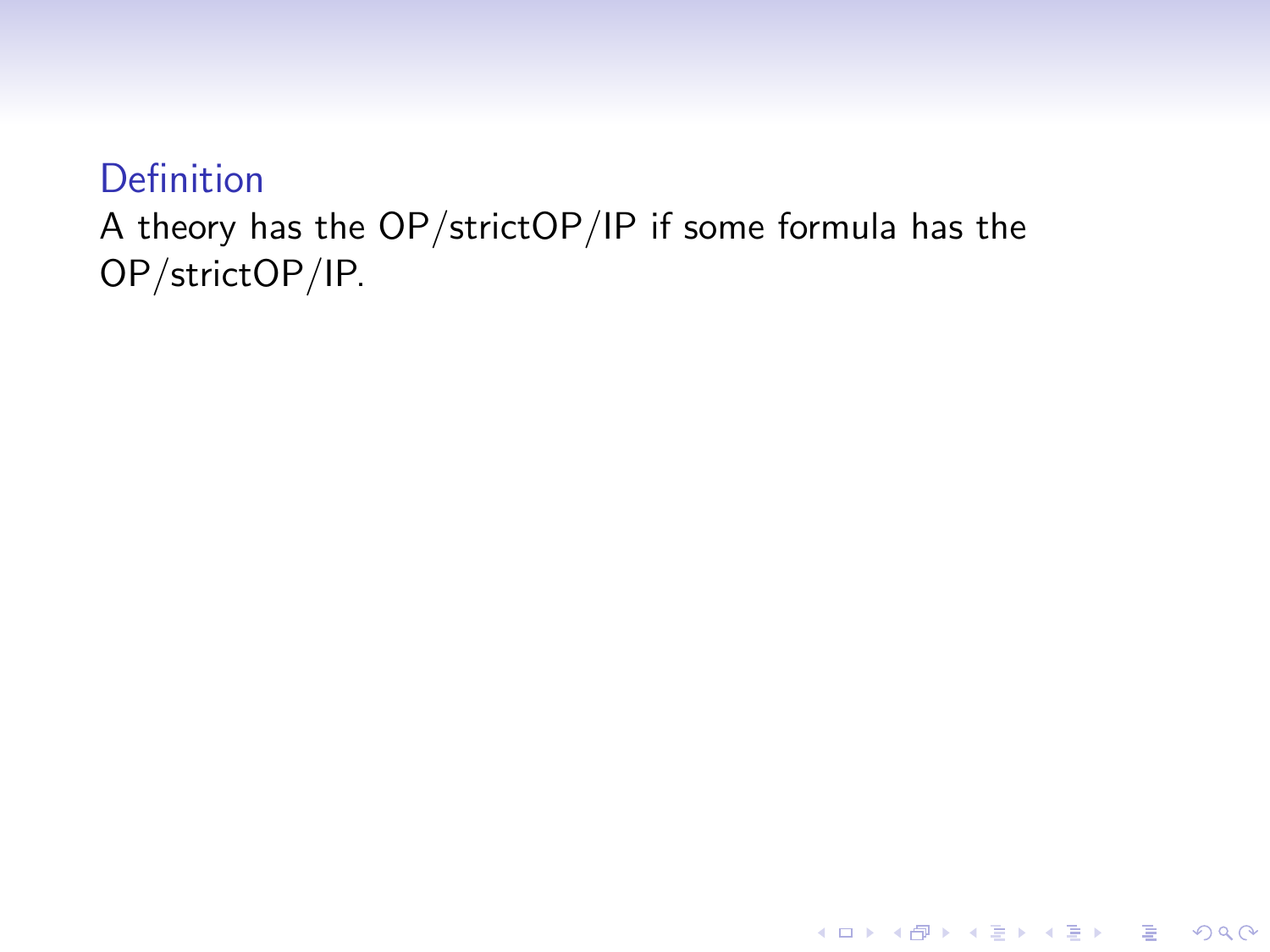A theory has the OP/strictOP/IP if some formula has the OP/strictOP/IP.

Theorem (Shelah)

if  $T$  is a complete theory in a separable language then

1. T is stable if and only if it does not have the OP.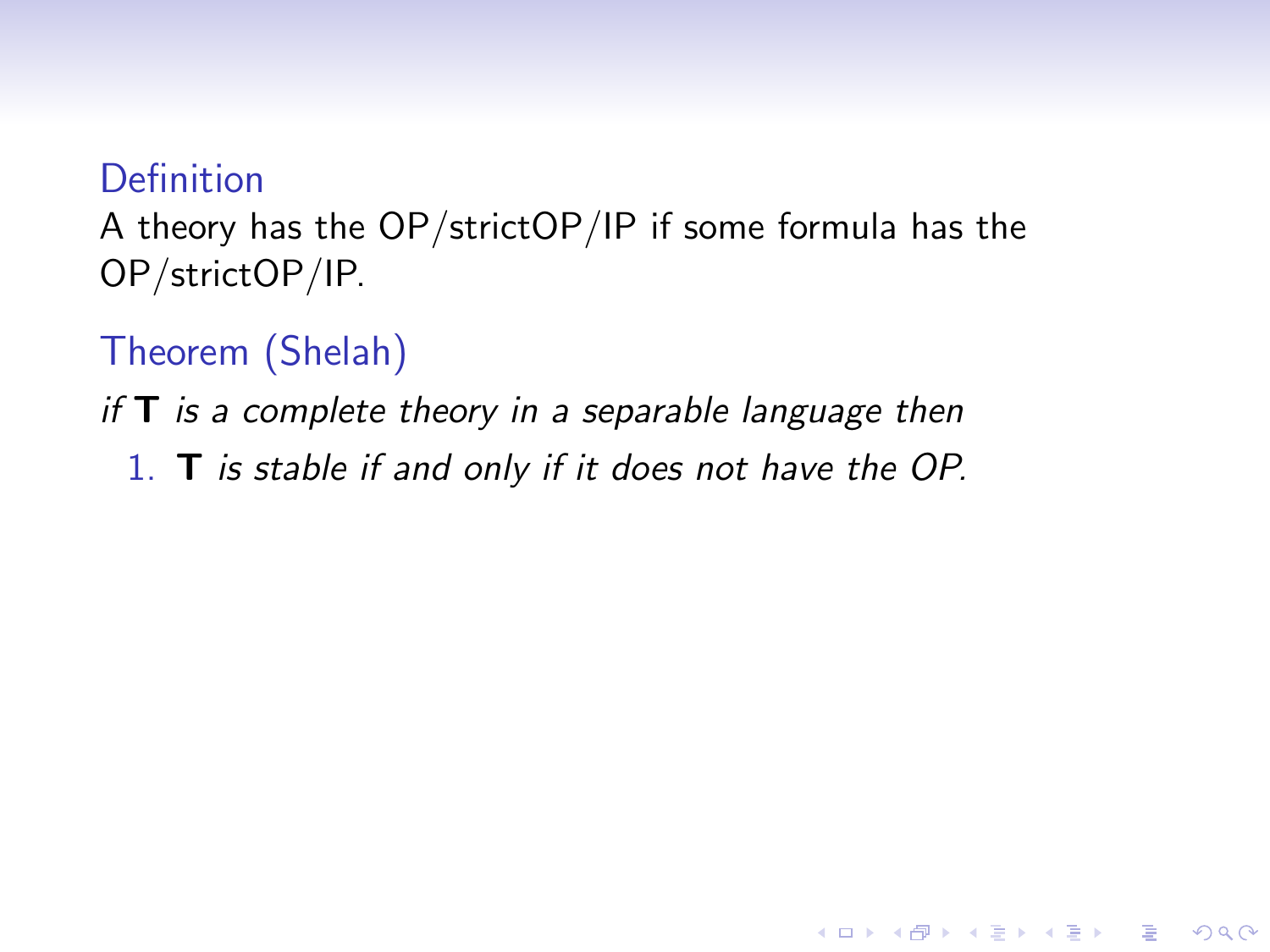A theory has the OP/strictOP/IP if some formula has the OP/strictOP/IP.

Theorem (Shelah)

if  $T$  is a complete theory in a separable language then

- 1. T is stable if and only if it does not have the OP.
- 2. If **T** has the OP then it has strictOP or IP (or both).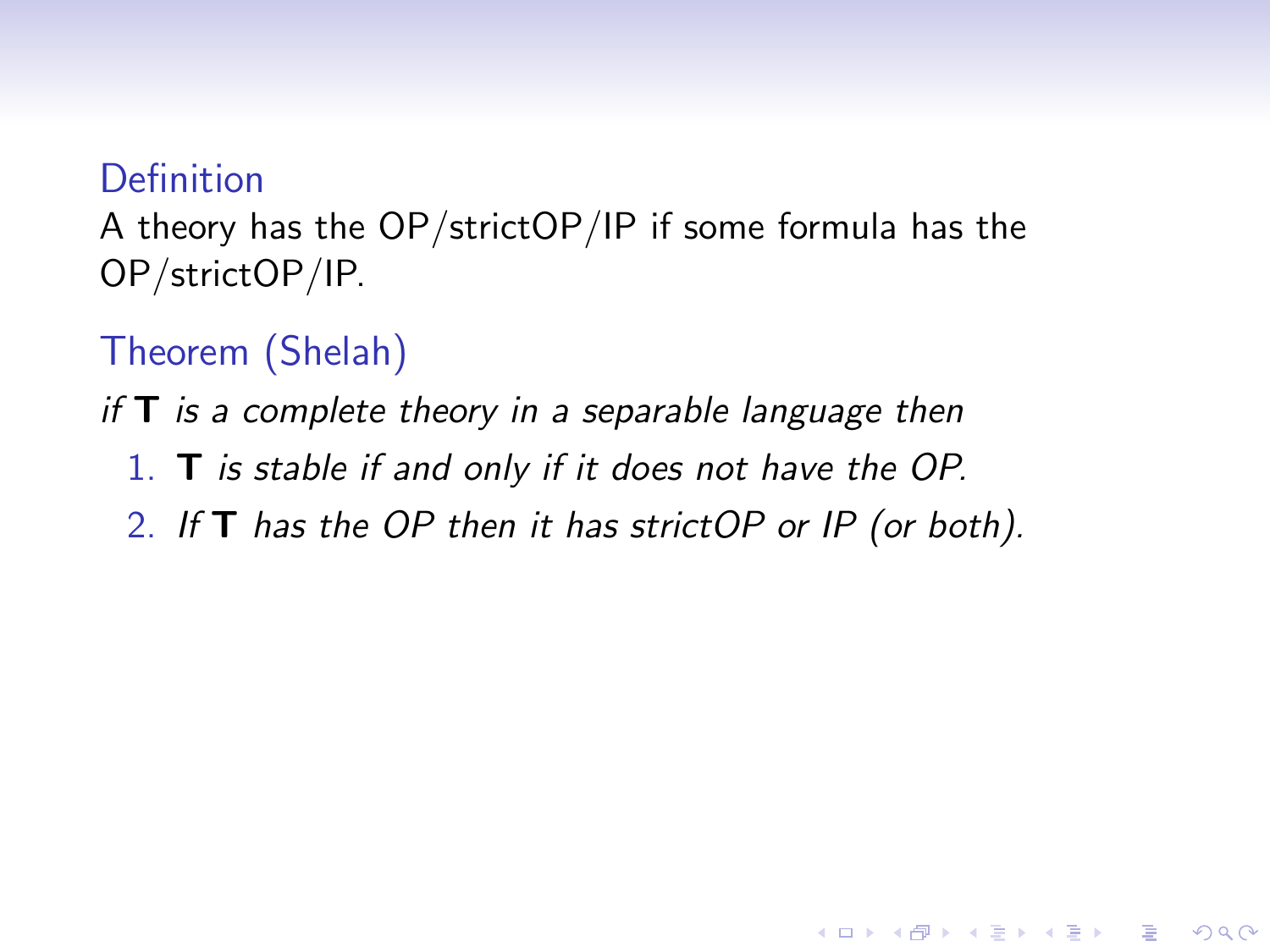A theory has the OP/strictOP/IP if some formula has the OP/strictOP/IP.

Theorem (Shelah)

if  $T$  is a complete theory in a separable language then

- 1. T is stable if and only if it does not have the OP.
- 2. If **T** has the OP then it has strictOP or IP (or both).

#### Example

1. The theory of linear orders has the OP, but not the IP.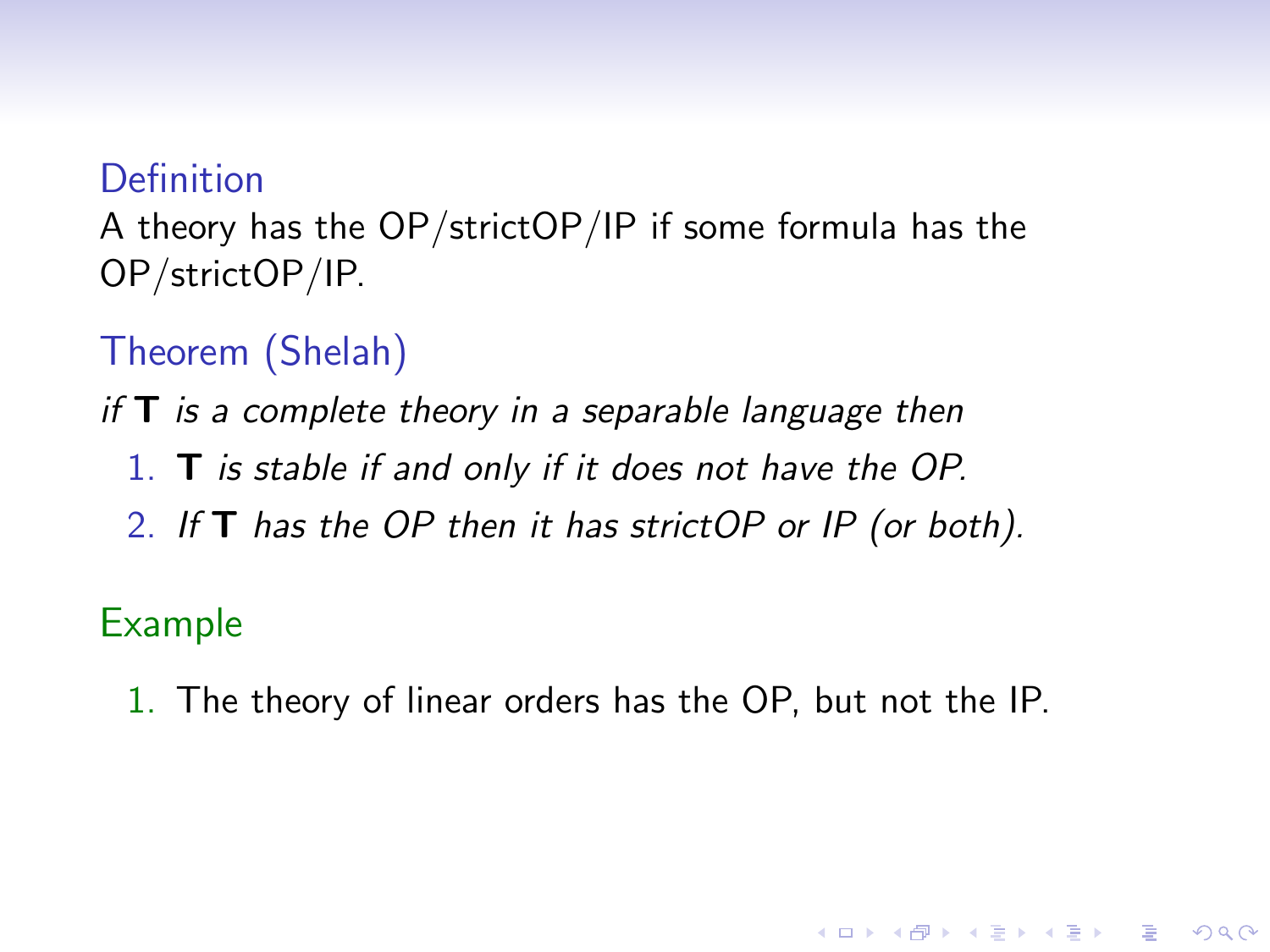A theory has the OP/strictOP/IP if some formula has the OP/strictOP/IP.

Theorem (Shelah)

if  $T$  is a complete theory in a separable language then

- 1. T is stable if and only if it does not have the OP.
- 2. If  $T$  has the OP then it has strictOP or IP (or both).

#### Example

- 1. The theory of linear orders has the OP, but not the IP.
- 2. The theory of graphs has the OP, but not the strictOP.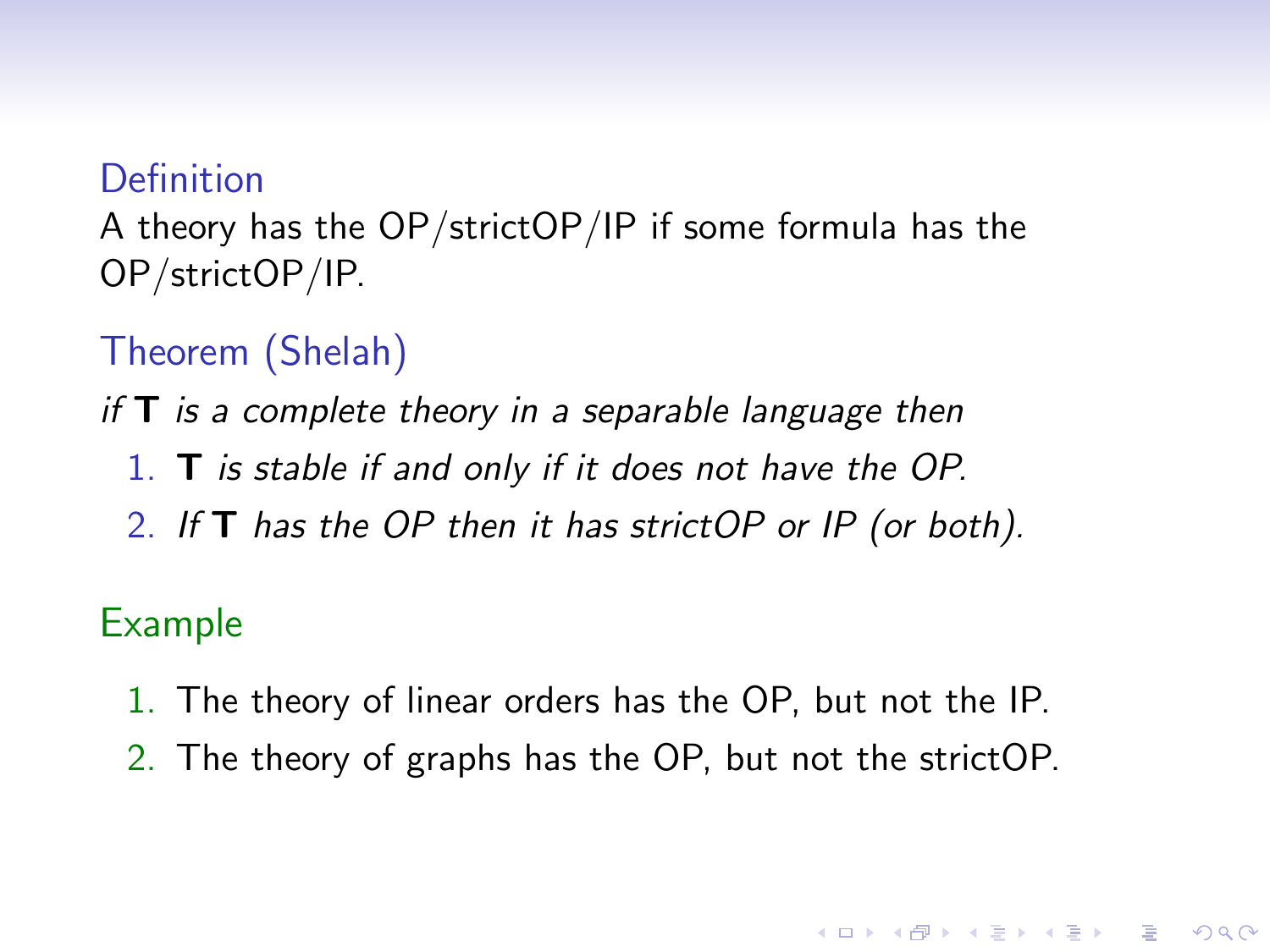# Theorem (folklore–Shelah)

The assertion 'There is an  $\aleph_1$ -universal linear ordering' is independent from ZFC.

K ロ ▶ K @ ▶ K 할 ▶ K 할 ▶ | 할 | © 9 Q @

<sup>2</sup>Witnessed by a quantifier-free formula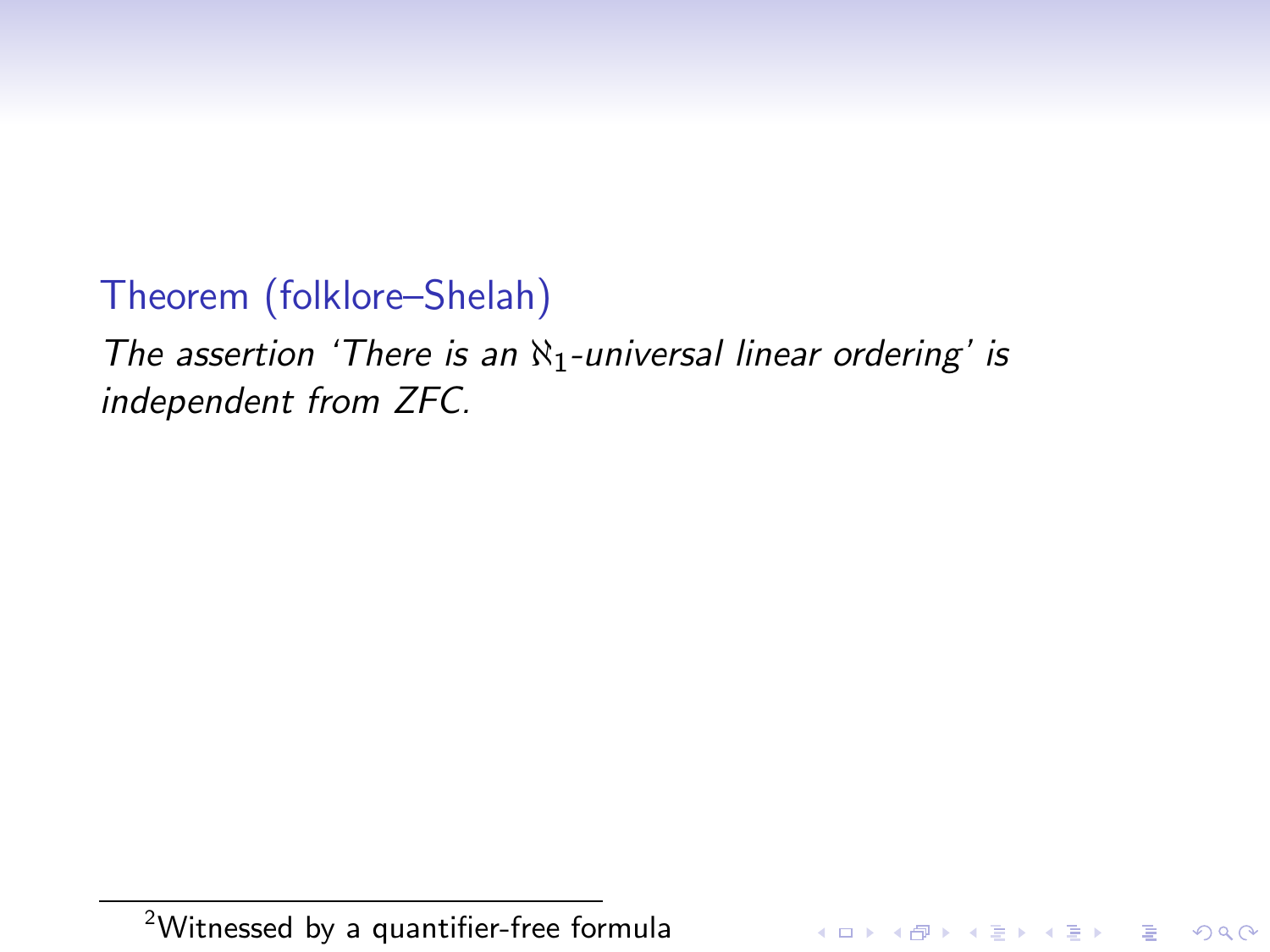# Theorem (folklore–Shelah)

The assertion 'There is an  $\aleph_1$ -universal linear ordering' is independent from ZFC.

# Proposition (Kojman–Shelah)

If there is no  $\kappa$ -universal linear ordering and **T** has the strict OP,<sup>2</sup> then  $T$  has no  $\kappa$ -universal model.

<sup>2</sup>Witnessed by a quantifier-free formula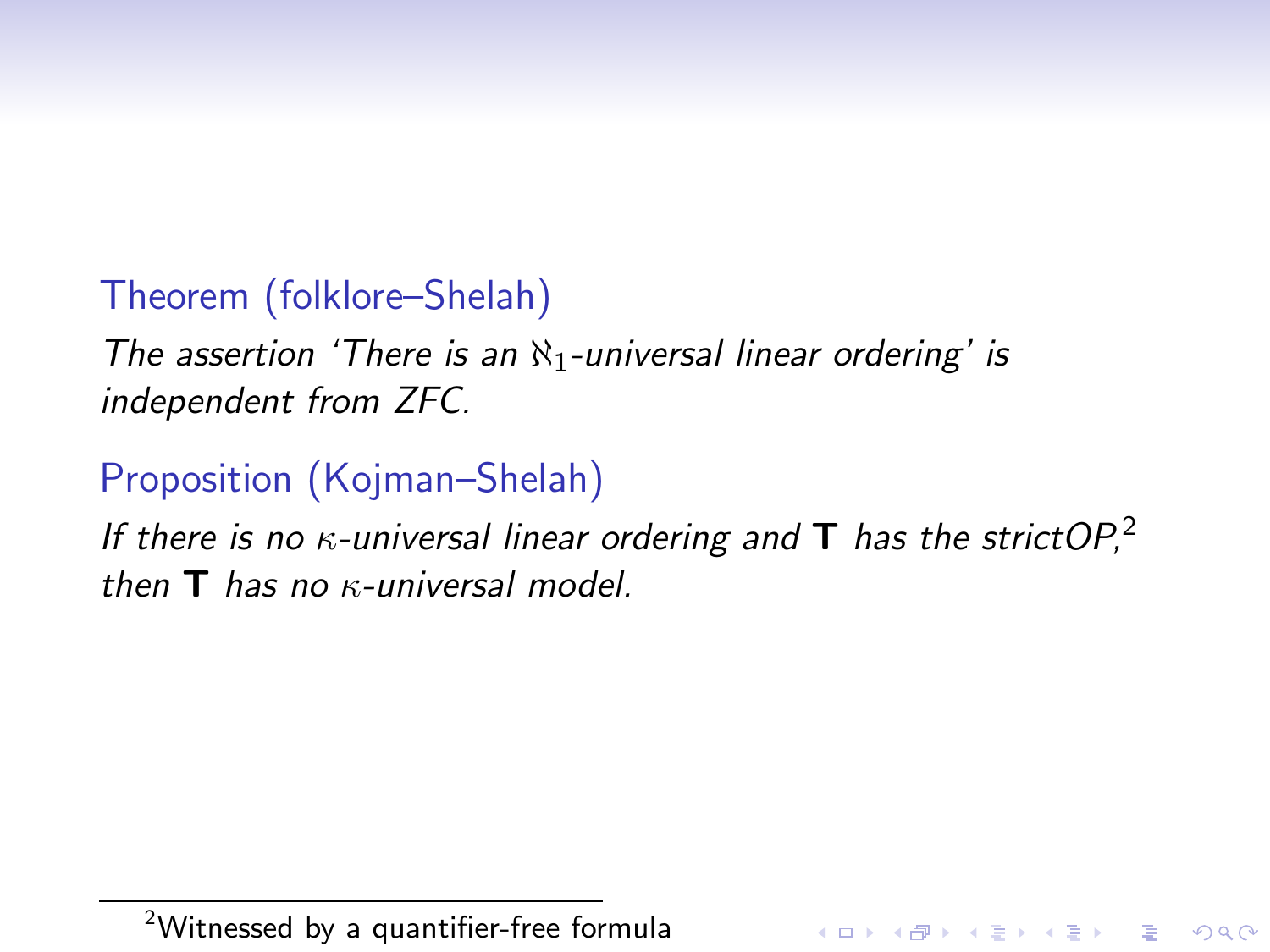## Lemma (F.–Hart–Sherman)

(a) The theory of  $II_1$  factors has the quantifier-free IP.

**KORKA SERKER ORA** 

(b) The theory of abelian tracial vNa is stable.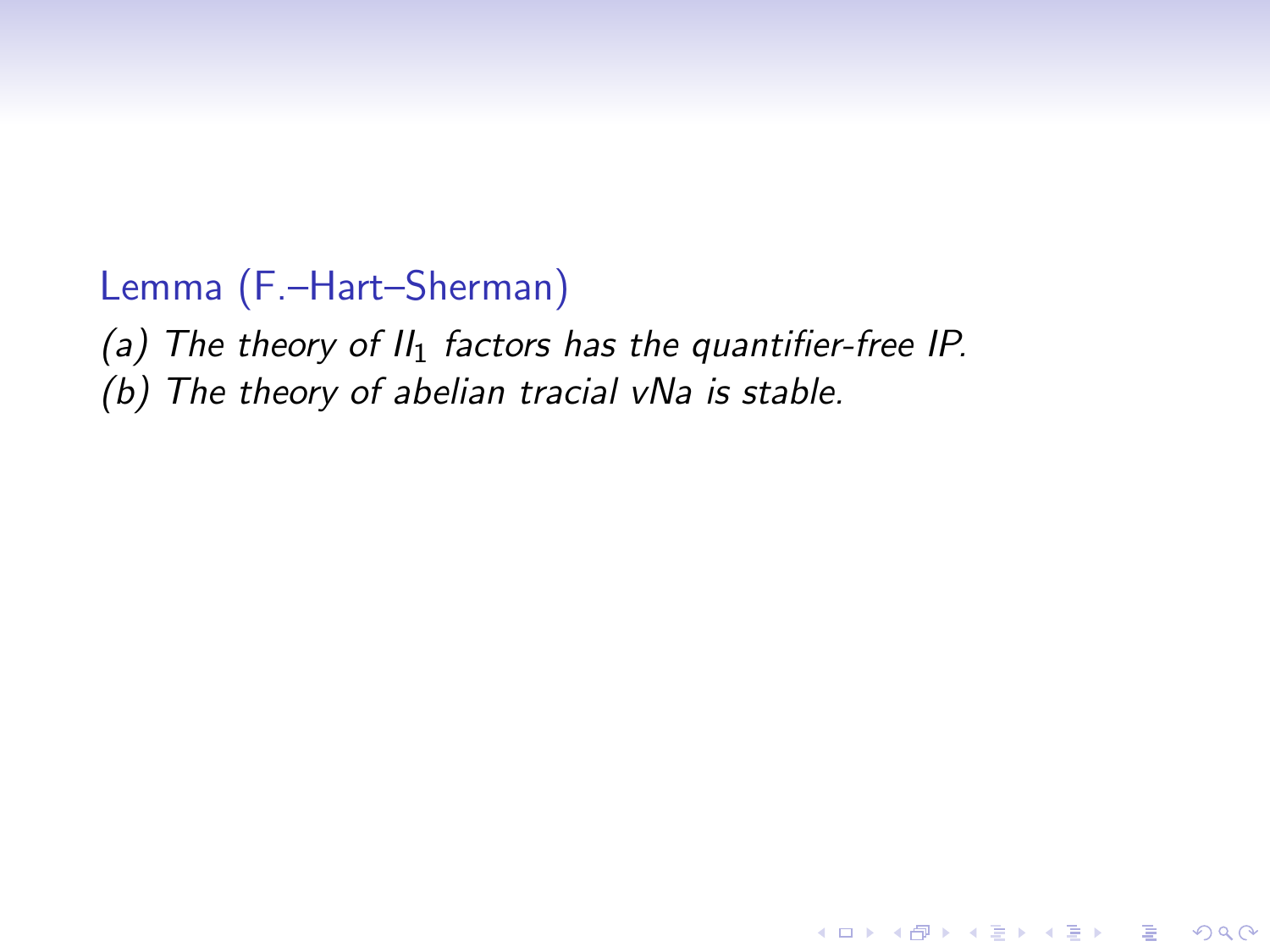# Lemma (F.–Hart–Sherman)

(a) The theory of  $II_1$  factors has the quantifier-free IP. (b) The theory of abelian tracial vNa is stable.

#### Proof. (a)  $\varphi(x, y; x', y') = ||[x, y']||_2$ . Take a tensor product of  $\begin{bmatrix} 1 & 0 \\ 0 & 0 \end{bmatrix}$  $0 -1$ and and  $\begin{bmatrix} 0 & 1 \\ 1 & 0 \end{bmatrix}$ .

4 0 > 4 4 + 4 3 + 4 3 + 5 + 9 4 0 +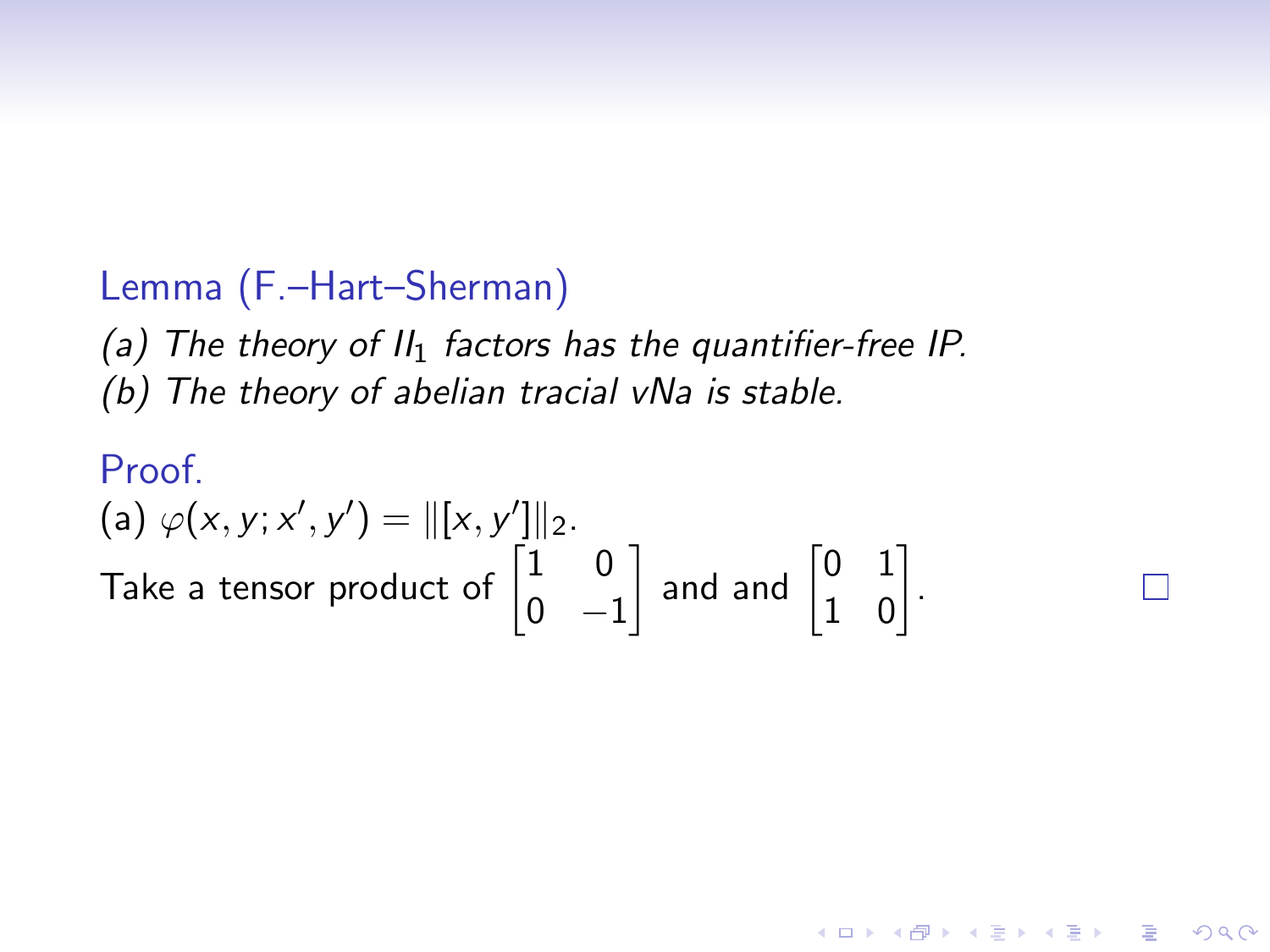#### Lemma

The theory of  $C^*$ -algebras has the strictOP.

Proof.  
\nLet 
$$
\varphi(x, y) = ||x^*x - x^*xy^*y|| + |1 - ||x^*x - y^*y|||
$$
.  
\nFind  $f_n: [0, 1] \to [0, 1]$  such that  $f_m(0) = 0$ ,  $f_m(1) = 1$ , and  
\n $f_m f_n = f_m$  if  $m < n$ .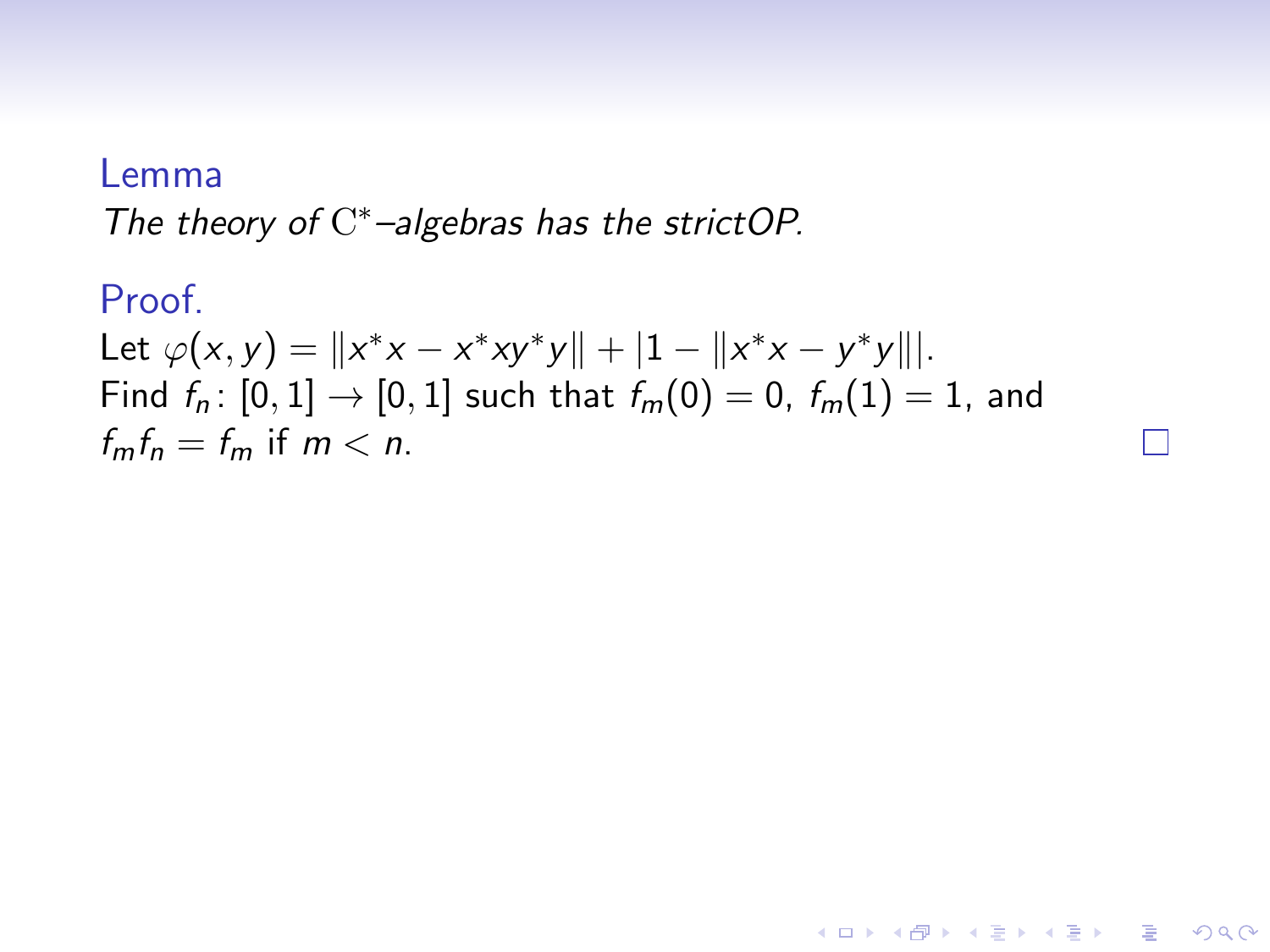#### Lemma

The theory of  $C^*$ -algebras has the strictOP.

Proof.  
\nLet 
$$
\varphi(x, y) = ||x^*x - x^*xy^*y|| + |1 - ||x^*x - y^*y|||
$$
.  
\nFind  $f_n: [0, 1] \to [0, 1]$  such that  $f_m(0) = 0$ ,  $f_m(1) = 1$ , and  $f_m f_n = f_m$  if  $m < n$ .

#### Lemma

Suppose A is a  $\mathrm{C}^*$ -algebra and  $X \subseteq A$  is a dense subset. For  $\varepsilon$  < 1/100, the transitive closure of the relation

$$
x \preceq y \Leftrightarrow \varphi(x, y) < \varepsilon
$$

**KORK ERKER ADE YOUR** 

is a partial ordering.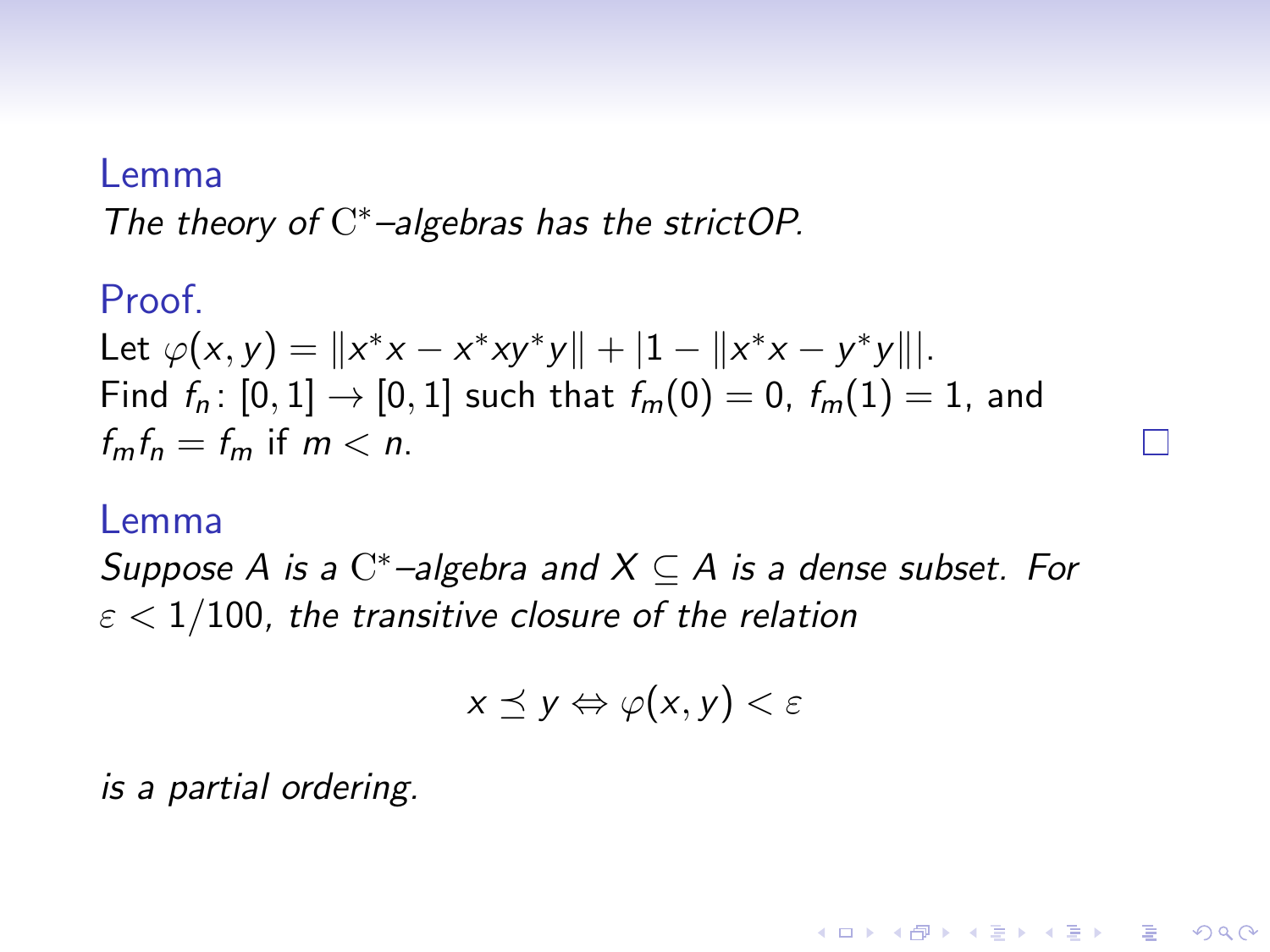# An application of OP

### Theorem (F.–Katsura)

If  $\kappa$  is an uncountable cardinal then there are  $2^{\kappa}$  nonisomorphic UHF algebras elementarily equivalent to  $M_{2^{\infty}}$  (and with the same K-theory as  $M_{2\infty}$ ) in density  $\kappa$ .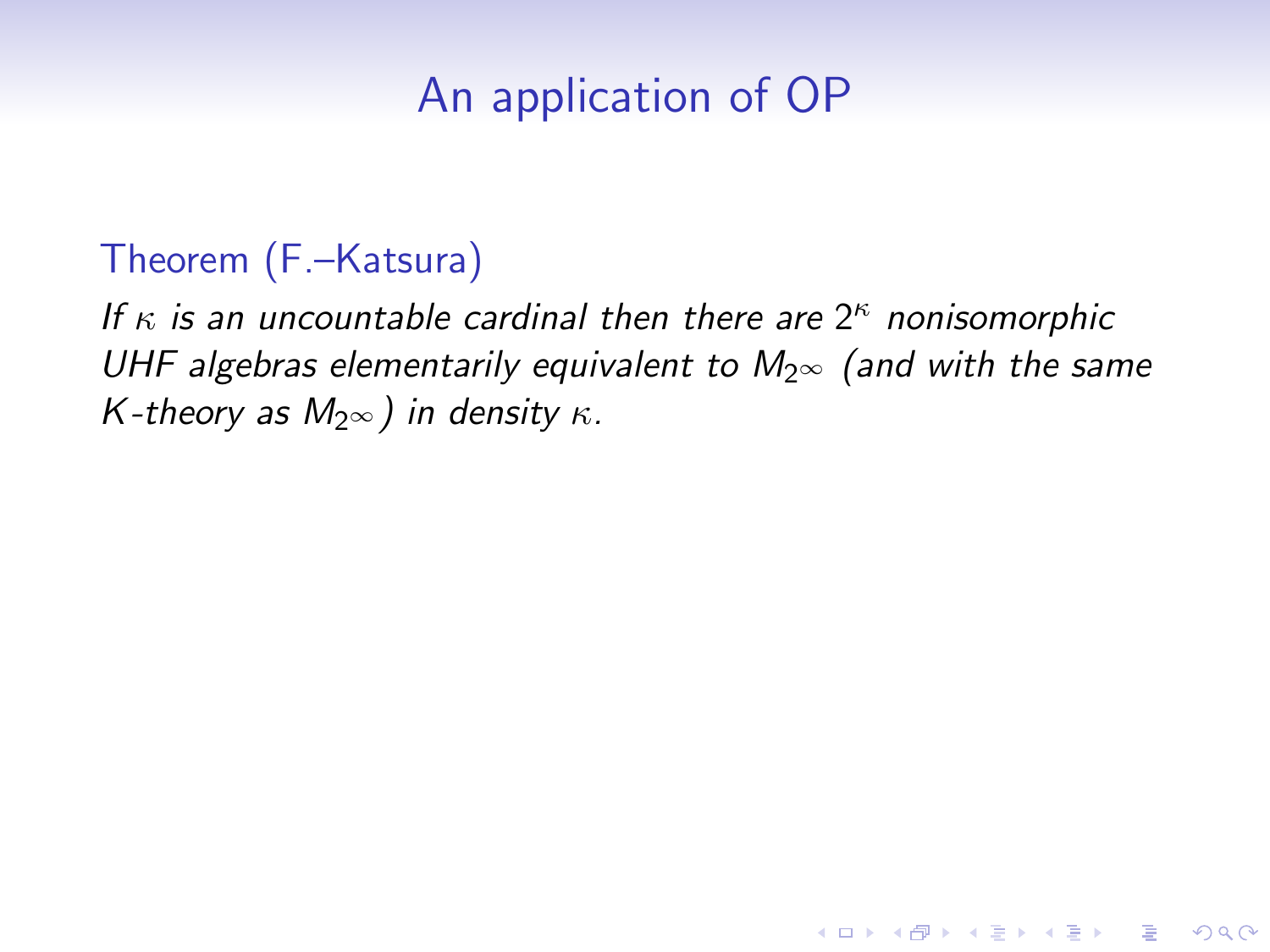# An application of OP

### Theorem (F.–Katsura)

If  $\kappa$  is an uncountable cardinal then there are  $2^{\kappa}$  nonisomorphic UHF algebras elementarily equivalent to  $M_{2^{\infty}}$  (and with the same K-theory as  $M_{2\infty}$ ) in density  $\kappa$ .

# Proposition (≈F.–Katsura)

There exist  $2^{\aleph_1}$  nonisomorphic unital inducitve limits of copies of  $\mathcal{O}_2$  in density character  $\mathcal{O}_2$ .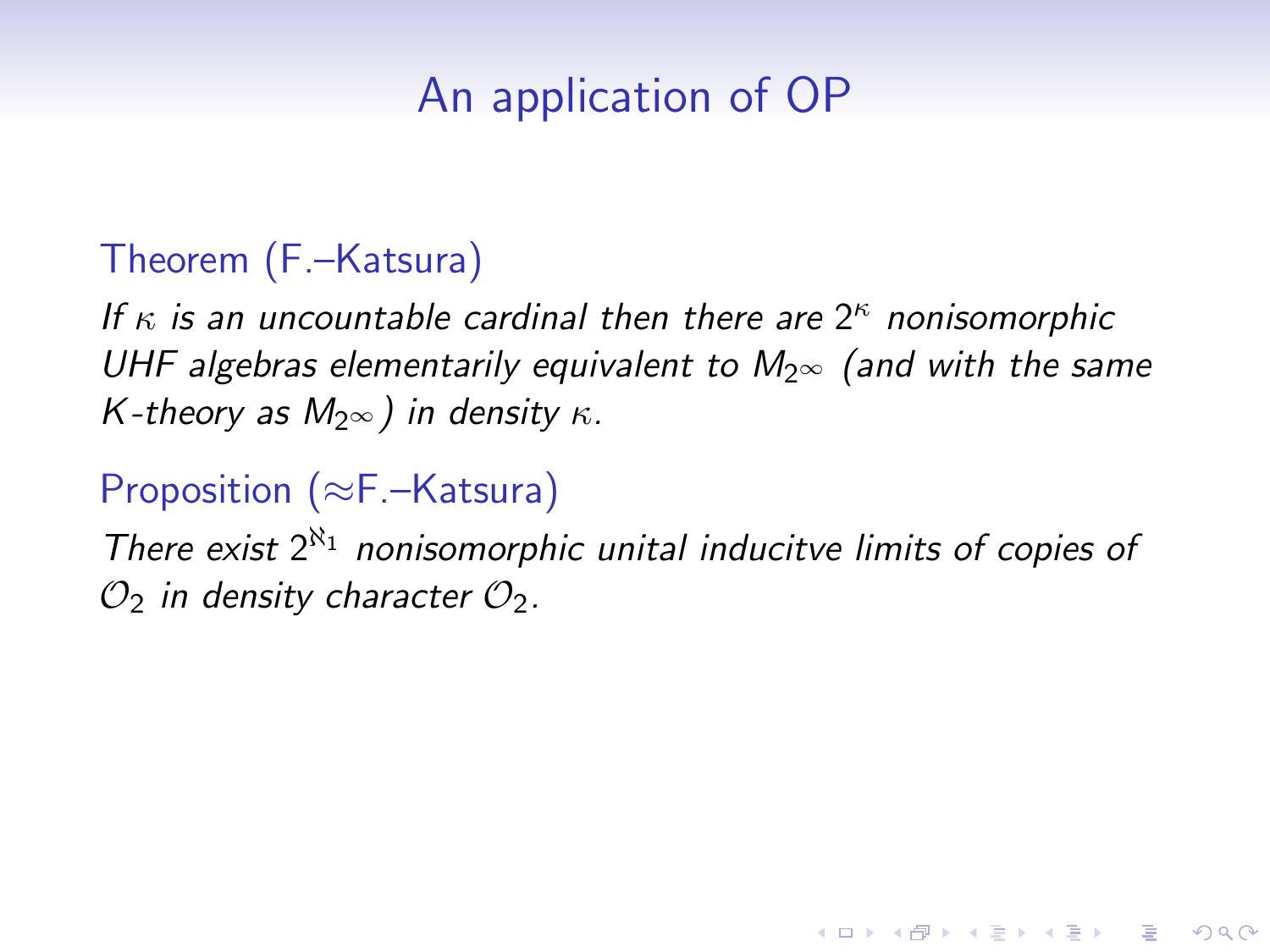# An application of OP

#### Theorem (F.–Katsura)

If  $\kappa$  is an uncountable cardinal then there are  $2^{\kappa}$  nonisomorphic UHF algebras elementarily equivalent to  $M_{2^{\infty}}$  (and with the same K-theory as  $M_{2\infty}$ ) in density  $\kappa$ .

### Proposition (≈F.–Katsura)

There exist  $2^{\aleph_1}$  nonisomorphic unital inducitve limits of copies of  $\mathcal{O}_2$  in density character  $\mathcal{O}_2$ .

### Theorem (Widom, F.–Katsura)

If  $\kappa$  is an uncountable cardinal then there are  $2^{\kappa}$  nonisomorphic hyperfinite  $II_1$ -factors in density  $\kappa$ .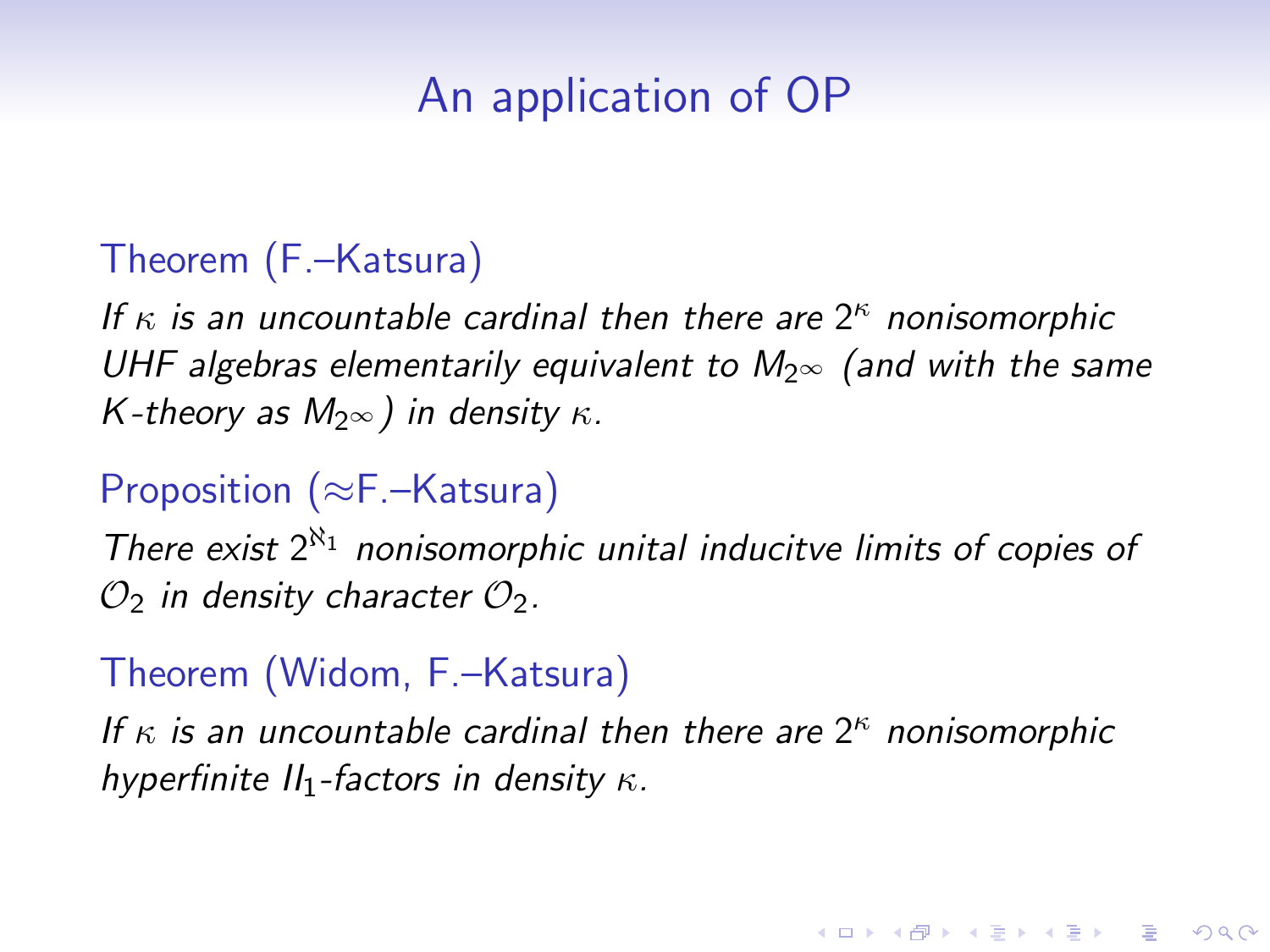### 1. If there is no  $\kappa$ -universal linear ordering then there is no  $\kappa$ -universal  $\mathrm{C}^*$ -algebra.

K ロ ▶ K @ ▶ K 할 ▶ K 할 ▶ | 할 | © 9 Q @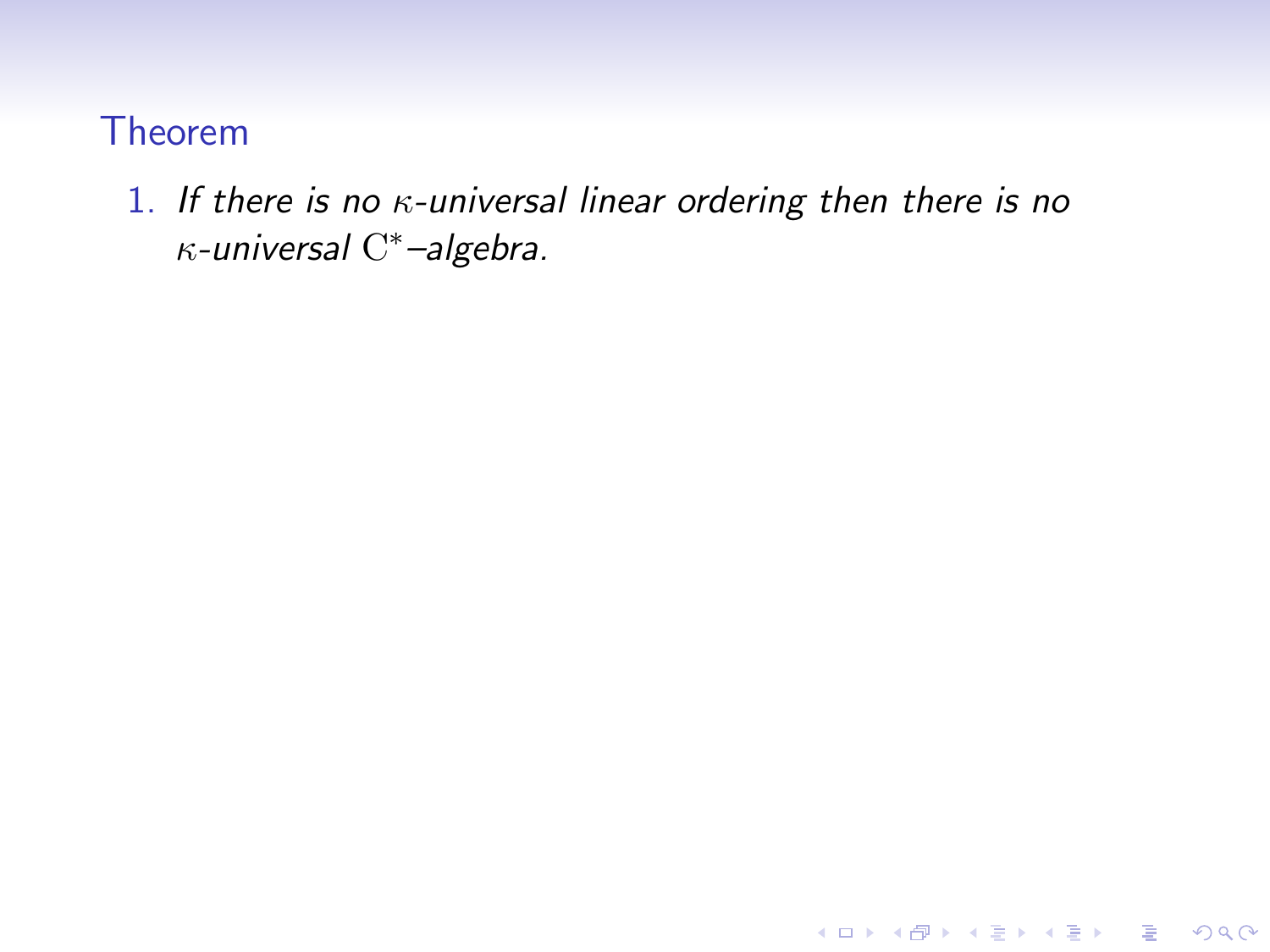- 1. If there is no  $\kappa$ -universal linear ordering then there is no  $\kappa$ -universal  $\mathrm{C}^*$ -algebra.
- 2. If there is no  $\kappa$ -universal linear ordering then there is no  $\kappa$ -universal abelian  $C^*$ -algebra.

K ロ ▶ K @ ▶ K 할 > K 할 > 1 할 > 1 이익어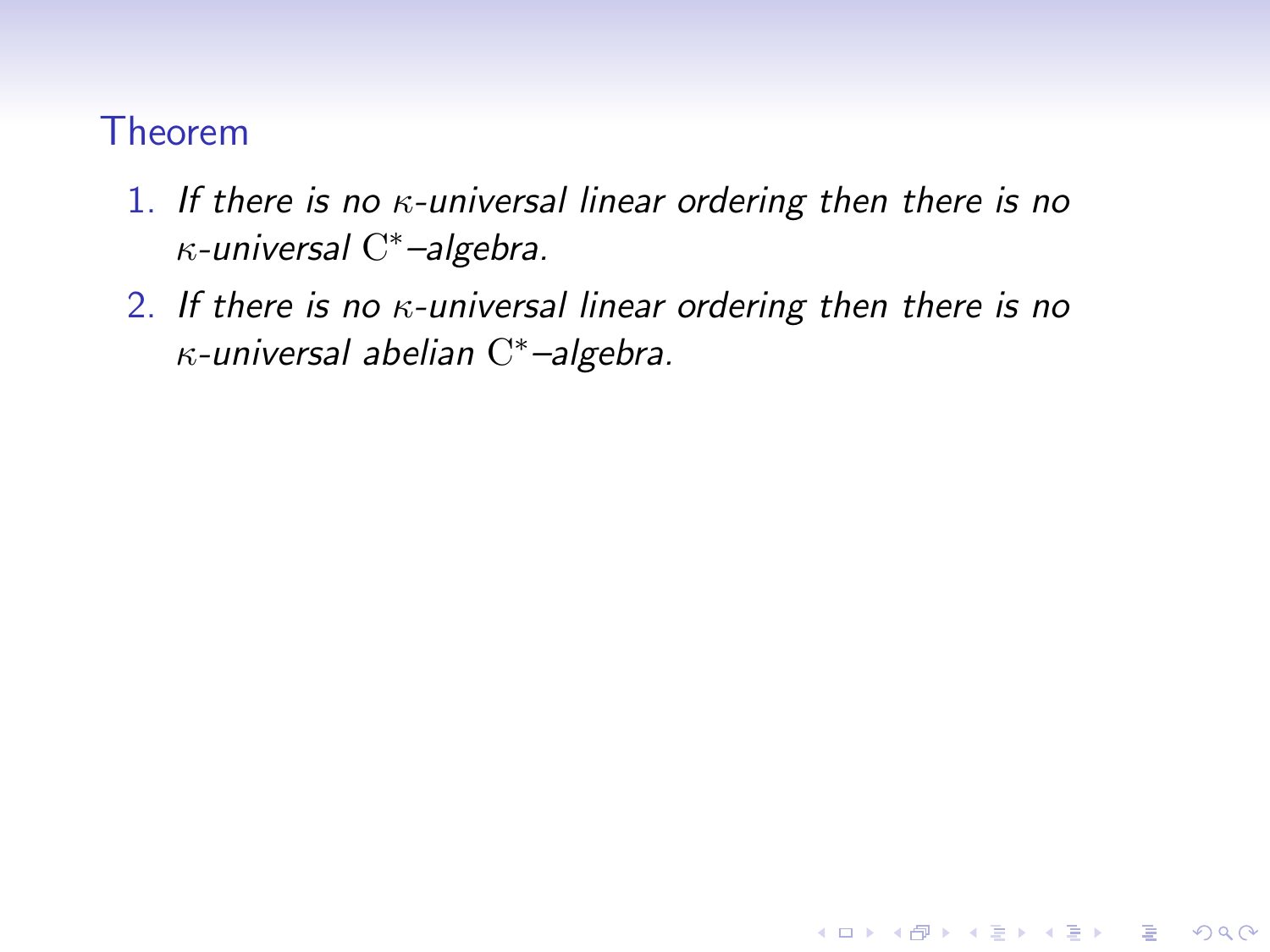- 1. If there is no  $\kappa$ -universal linear ordering then there is no  $\kappa$ -universal  $\mathrm{C}^*$ -algebra.
- 2. If there is no  $\kappa$ -universal linear ordering then there is no  $\kappa$ -universal abelian  $C^*$ -algebra.
- 3. If there is no  $\kappa$ -universal linear ordering then there is no  $\kappa$ -universal nuclear  $\mathrm{C}^*$ -algebra.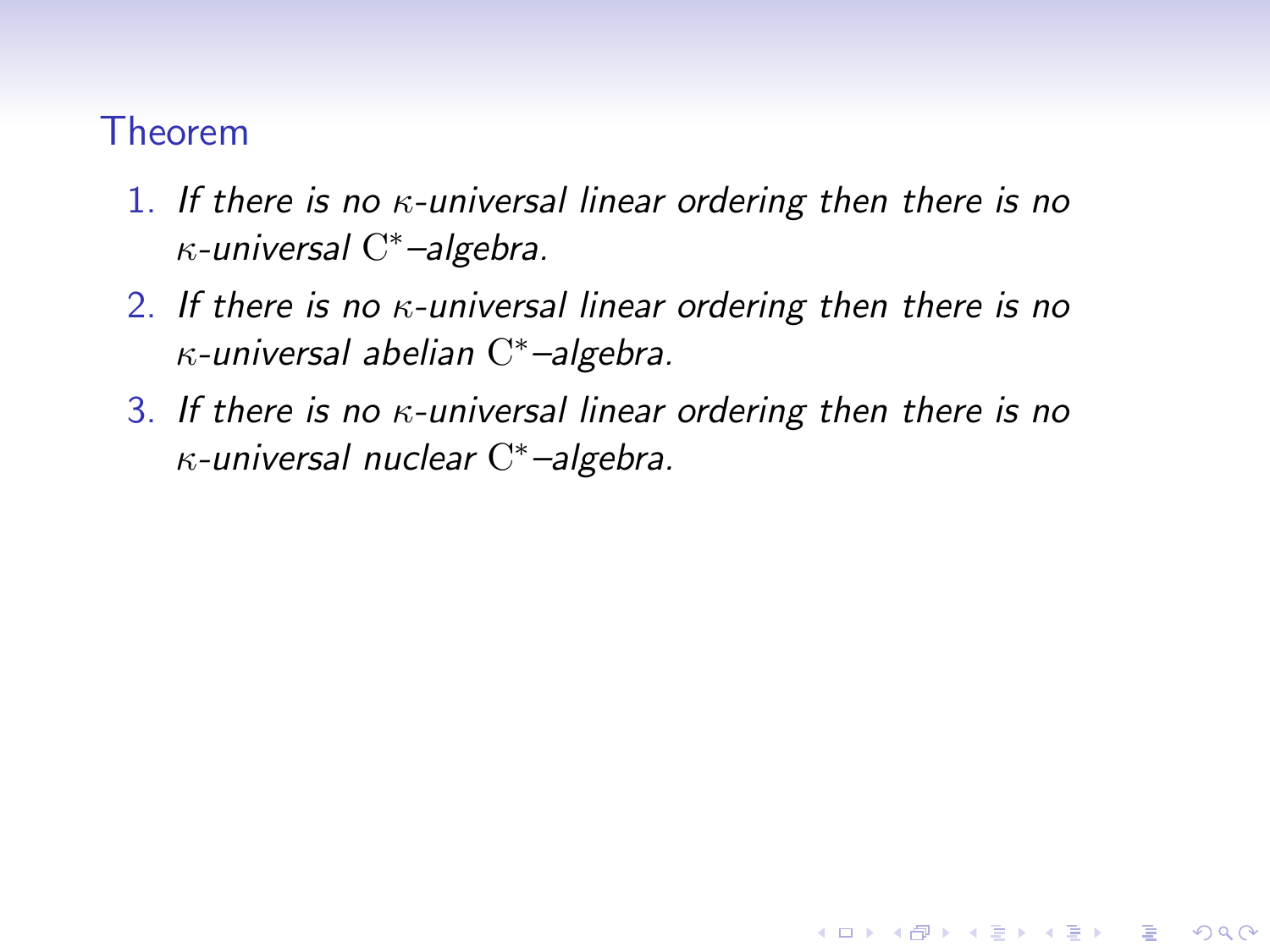- 1. If there is no  $\kappa$ -universal linear ordering then there is no  $\kappa$ -universal  $\mathrm{C}^*$ -algebra.
- 2. If there is no  $\kappa$ -universal linear ordering then there is no  $\kappa$ -universal abelian  $C^*$ -algebra.
- 3. If there is no  $\kappa$ -universal linear ordering then there is no  $\kappa$ -universal nuclear  $\mathrm{C}^*$ -algebra.

### Lemma ( $\approx$  Schweitzer)

Every abelian C\*-algebra is isomorphic to a subalgebra of a simple, nuclear, C <sup>∗</sup>–algebra.

#### **Corollary**

If there is no  $\kappa$ -universal linear ordering then there is no  $\kappa$ -universal nuclear, simple, C<sup>\*</sup>-algebra.